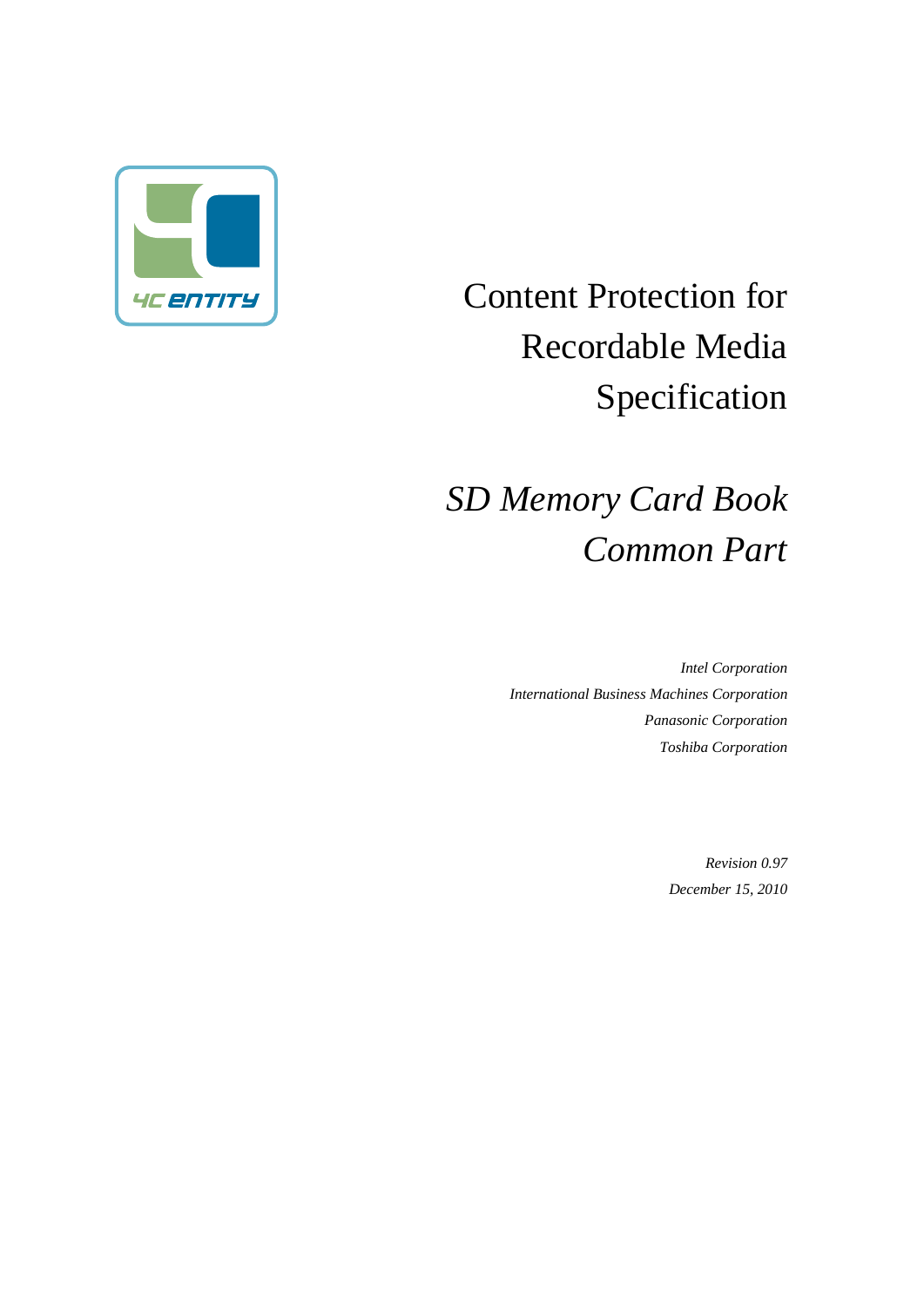This page is intentionally left blank.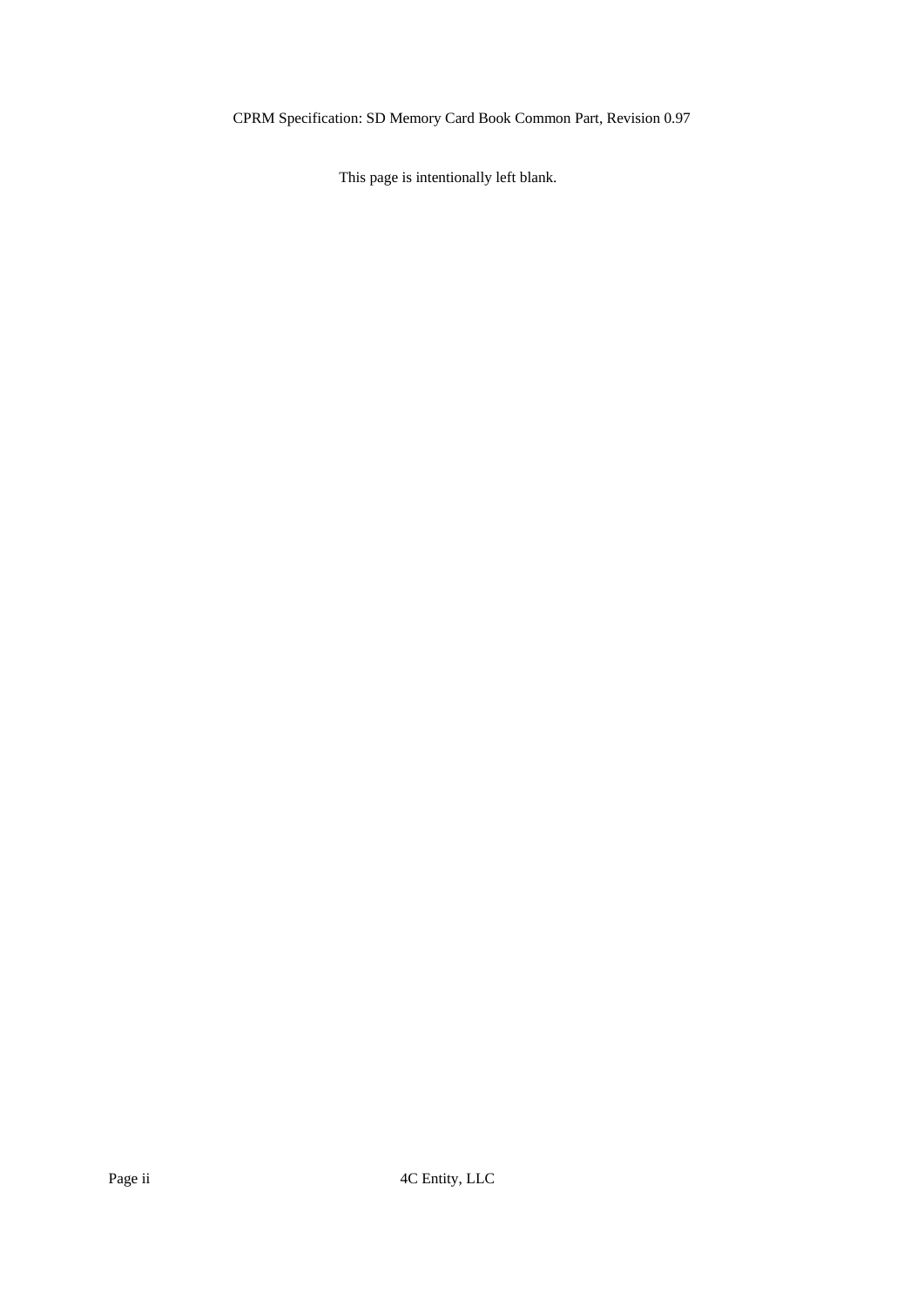# **Preface**

## **Notice**

THIS DOCUMENT IS PROVIDED "AS IS" WITH NO WARRANTIES WHATSOEVER, INCLUDING ANY WARRANTY OF MERCHANTABILITY, NONINFRINGEMENT, FITNESS FOR ANY PARTICULAR PURPOSE, OR ANY WARRANTY OTHERWISE ARISING OUT OF ANY PROPOSAL, SPECIFICATION OR SAMPLE. IBM, Intel, Panasonic, and Toshiba disclaim all liability, including liability for infringement of any proprietary rights, relating to use of information in this specification. No license, express or implied, by estoppel or otherwise, to any intellectual property rights are granted herein.

This document is an intermediate draft and is subject to change without notice. Adopters and other users of this specification are cautioned that products based on it may not be interoperable with the final version or subsequent versions thereof.

Copyright © 1999-2010 by International Business Machines Corporation, Intel Corporation, Panasonic Corporation, and Toshiba Corporation. Third-party brands and names are the property of their respective owners.

## **Intellectual Property**

Implementation of this specification requires a license from the 4C Entity, LLC. Note that use of the AES-based technology also requires execution of an addendum to the 4C license agreement.

## **Contact Information**

Please address inquiries, feedback, and licensing requests to the 4C Entity, LLC:

- Licensing inquiries and requests should be addressed to  $4C$ -Services @4Centity.com.
- Feedback on this specification should be addressed to 4C-Services @4Centity.com.

The URL for the 4C Entity, LLC web site is http://www.4Centity.com.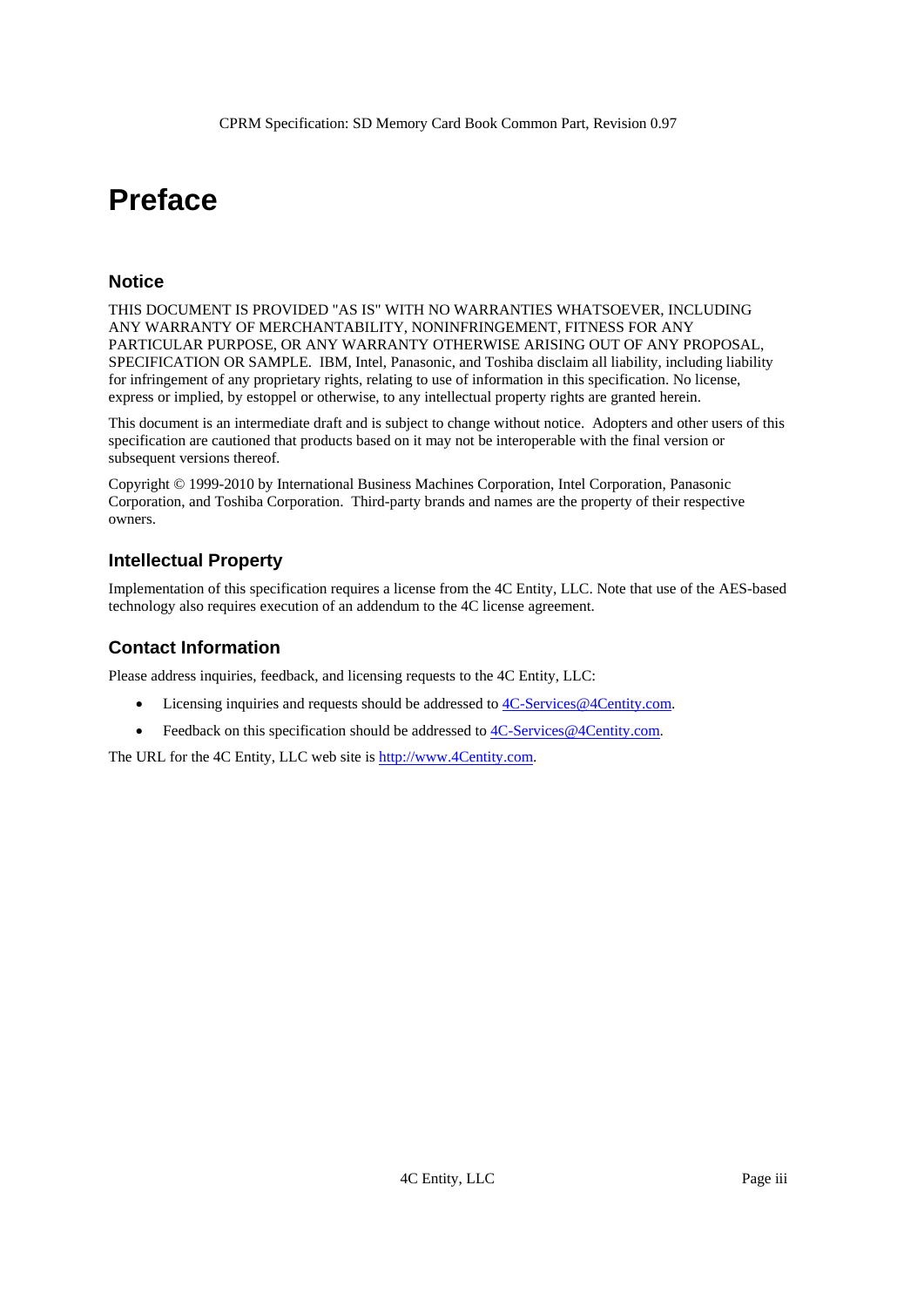This page is intentionally left blank.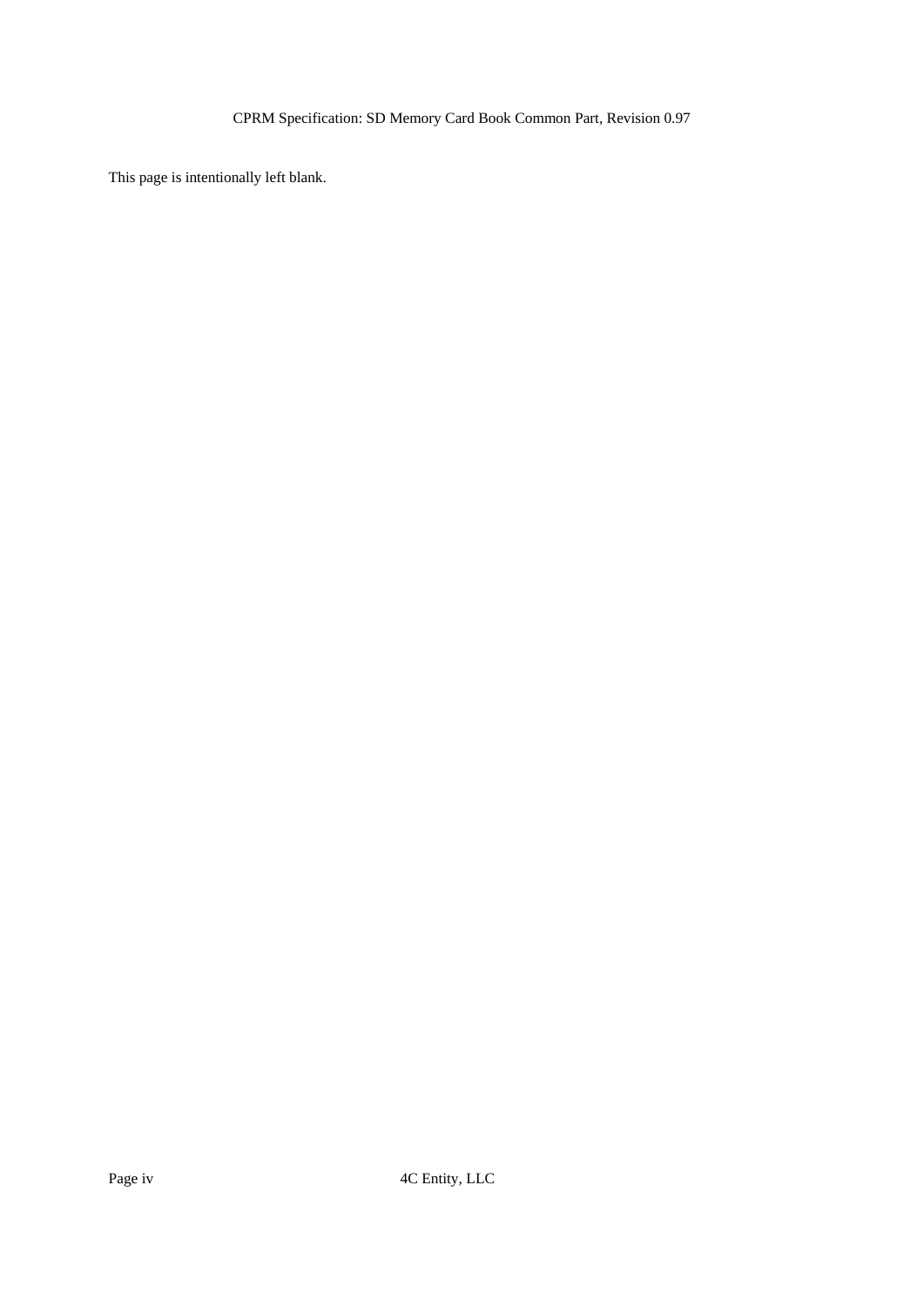# **Table of Contents**

| 1.1                   |                                                                                                 |  |
|-----------------------|-------------------------------------------------------------------------------------------------|--|
| $1.2\,$               |                                                                                                 |  |
| 1.3                   |                                                                                                 |  |
| 1.4                   |                                                                                                 |  |
| 1.5                   |                                                                                                 |  |
|                       |                                                                                                 |  |
|                       | <b>CHAPTER 3. COMMON CPRM ELEMENTS FOR THE SD MEMORY CARD5</b>                                  |  |
|                       |                                                                                                 |  |
| 3.1                   |                                                                                                 |  |
| 3.2                   |                                                                                                 |  |
| 3.3<br>3.3.1<br>3.3.2 | 3.3.1.1<br>3.3.1.2                                                                              |  |
| 3.3.3                 | 3.3.2.1<br>Encrypted Title Key, CCI (Copy Control Information) and UR (Usage Rules)8<br>3.3.3.1 |  |
| 3.3.4                 | 3.3.4.1<br>3.3.4.2                                                                              |  |
| 3.4<br>3.4.1          | 3.4.1.1                                                                                         |  |
| $3.5^{\circ}$         |                                                                                                 |  |
| 3.5.1                 |                                                                                                 |  |
| 3.5.2<br>3.5.3        |                                                                                                 |  |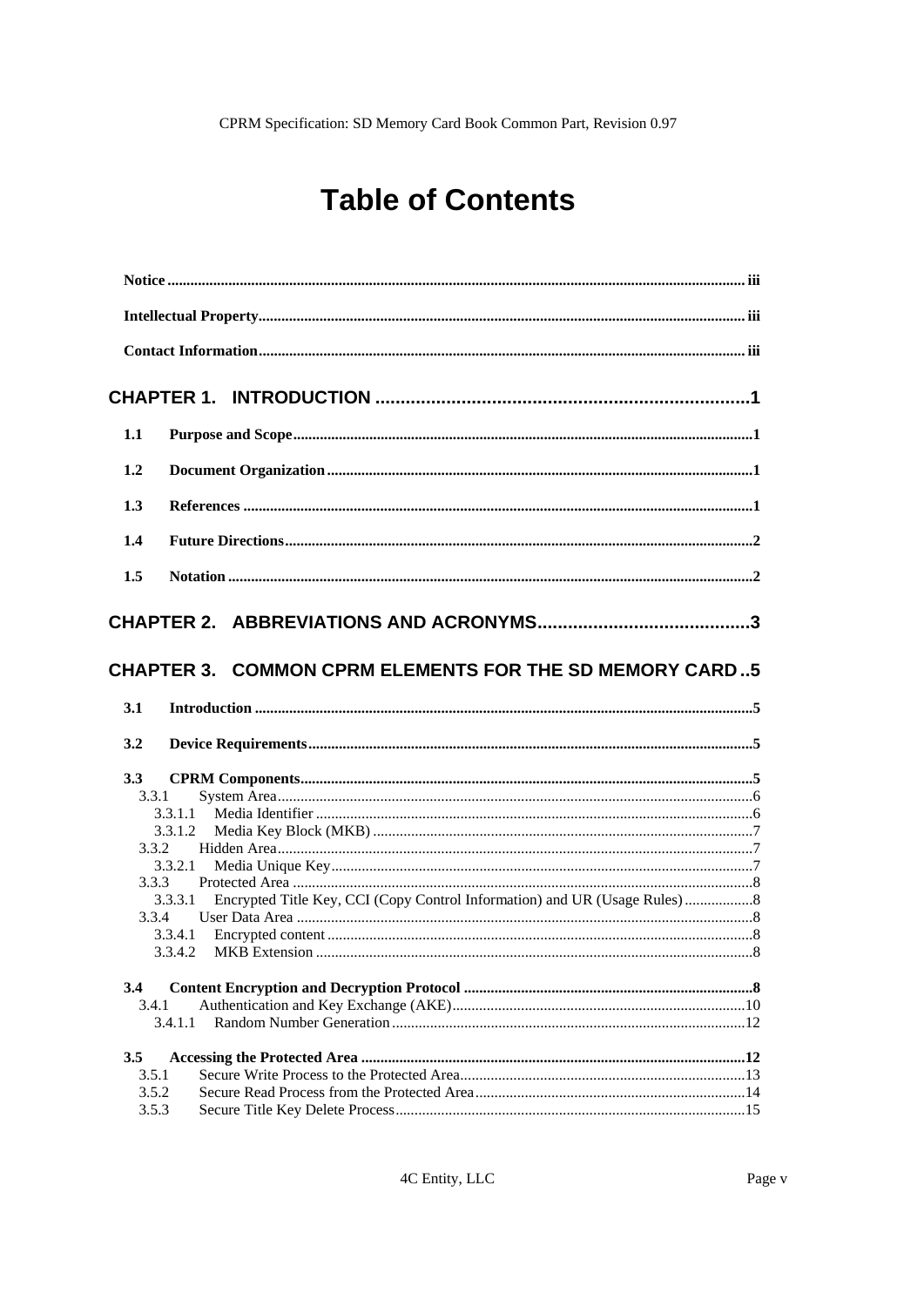|        | 3.6.1  |  |
|--------|--------|--|
|        |        |  |
| 3.7.1  |        |  |
| 3.8    |        |  |
| 3.9    |        |  |
|        |        |  |
|        |        |  |
|        | 3.10.2 |  |
|        |        |  |
| 3.11.1 |        |  |
|        |        |  |
|        |        |  |
| 3.11.3 |        |  |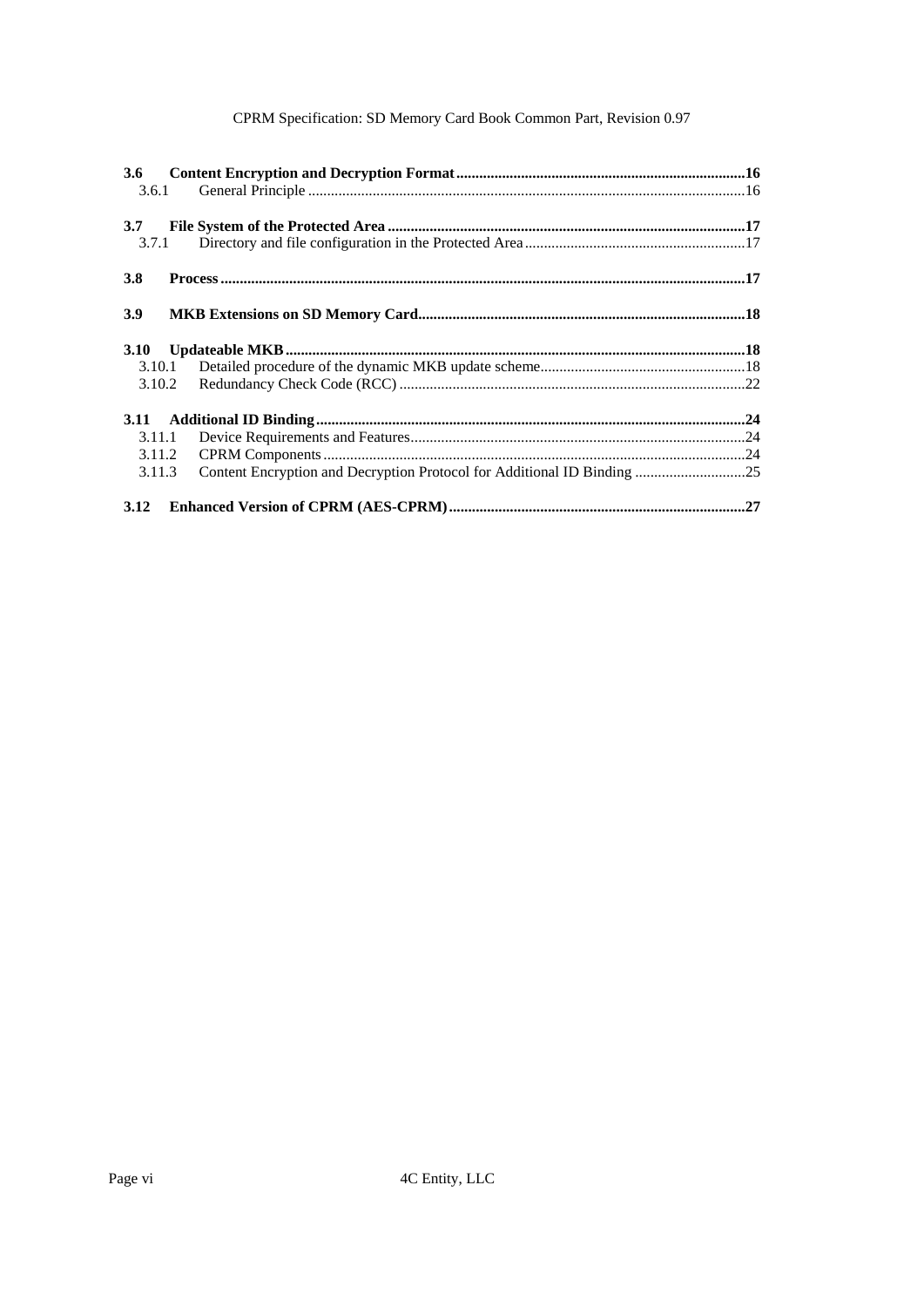# **List of Figures**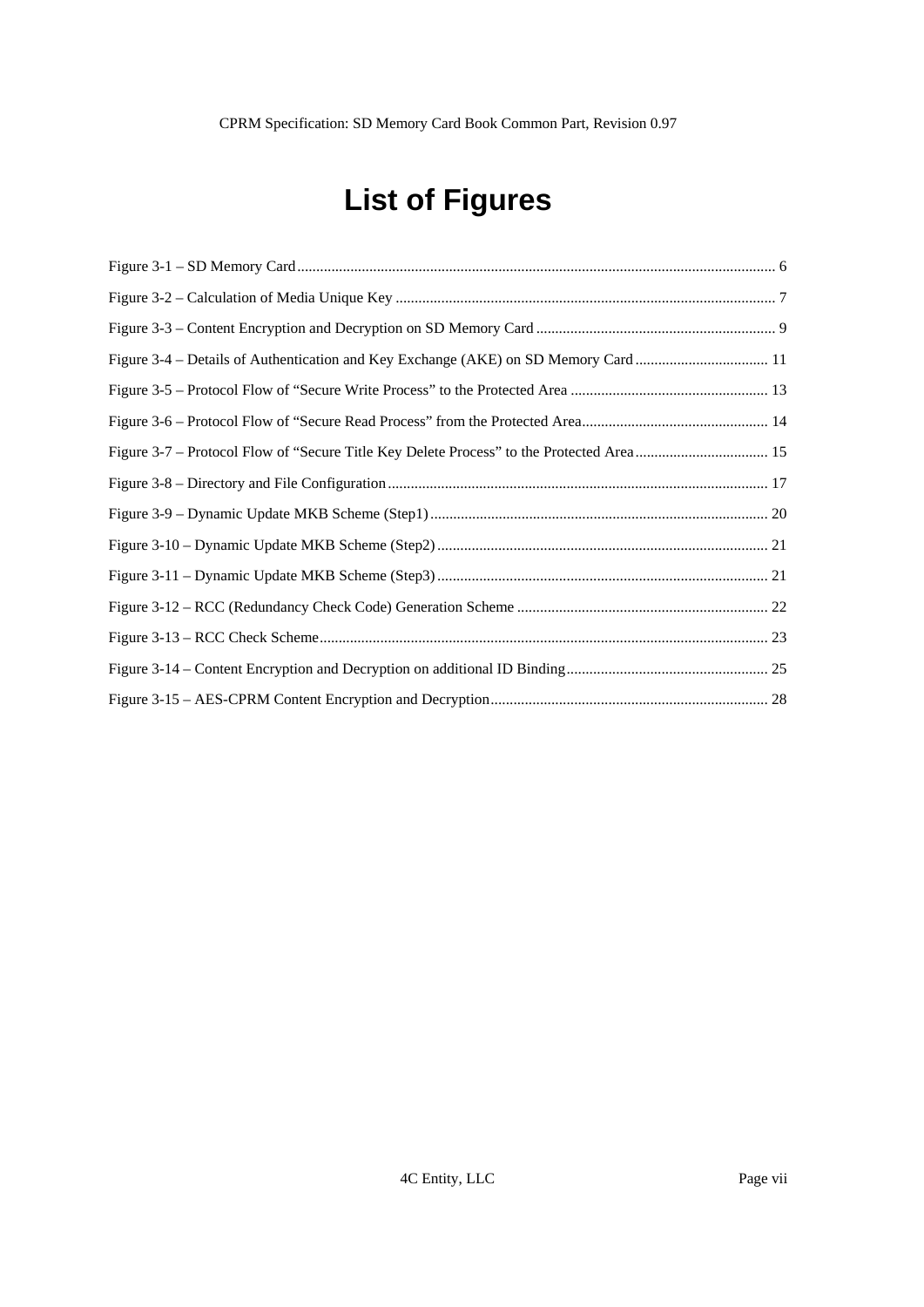This page is intentionally left blank.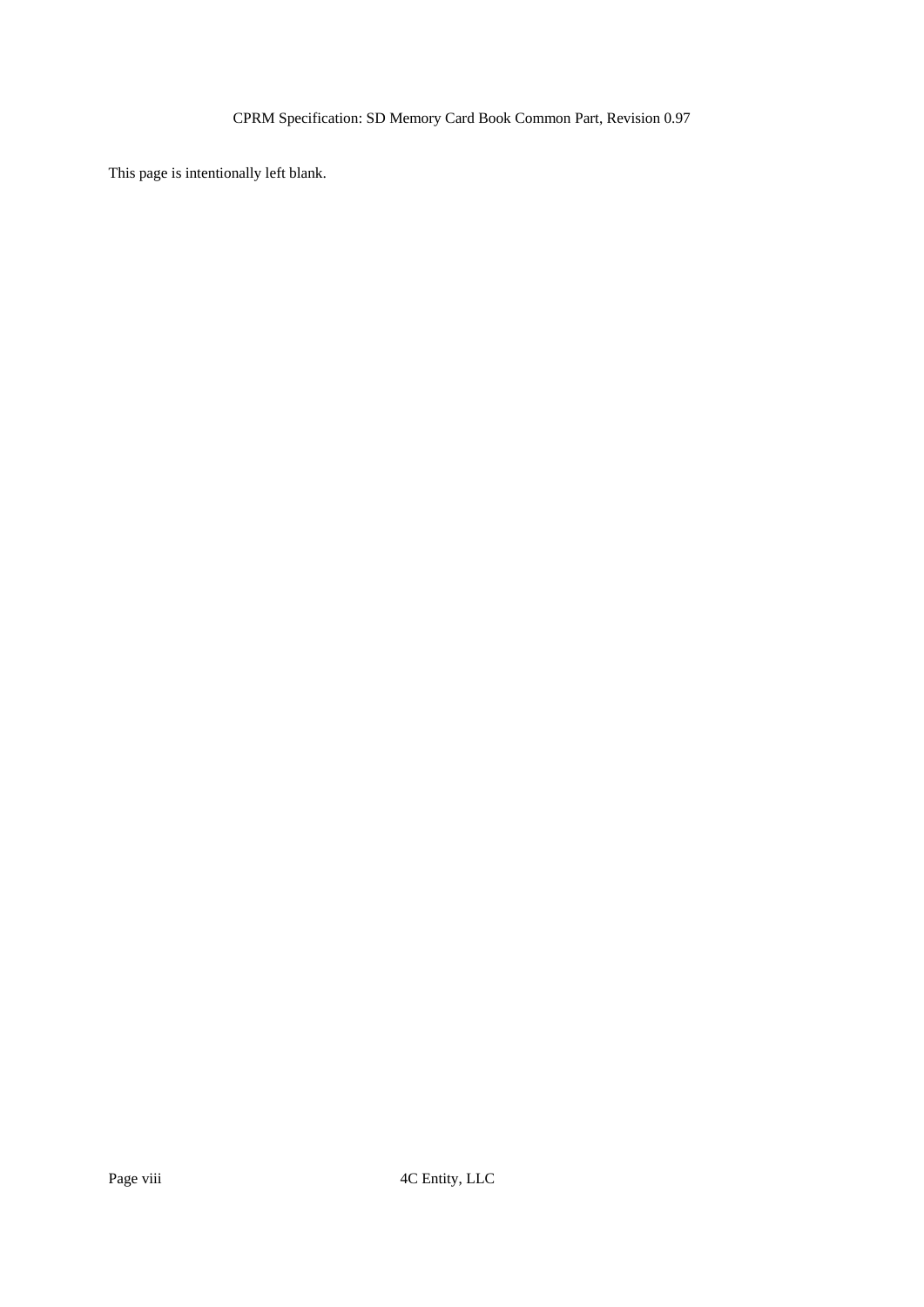# **List of Tables**

Table 3-1 – Media Identifier Format for SD Memory Card .................................................................................. 6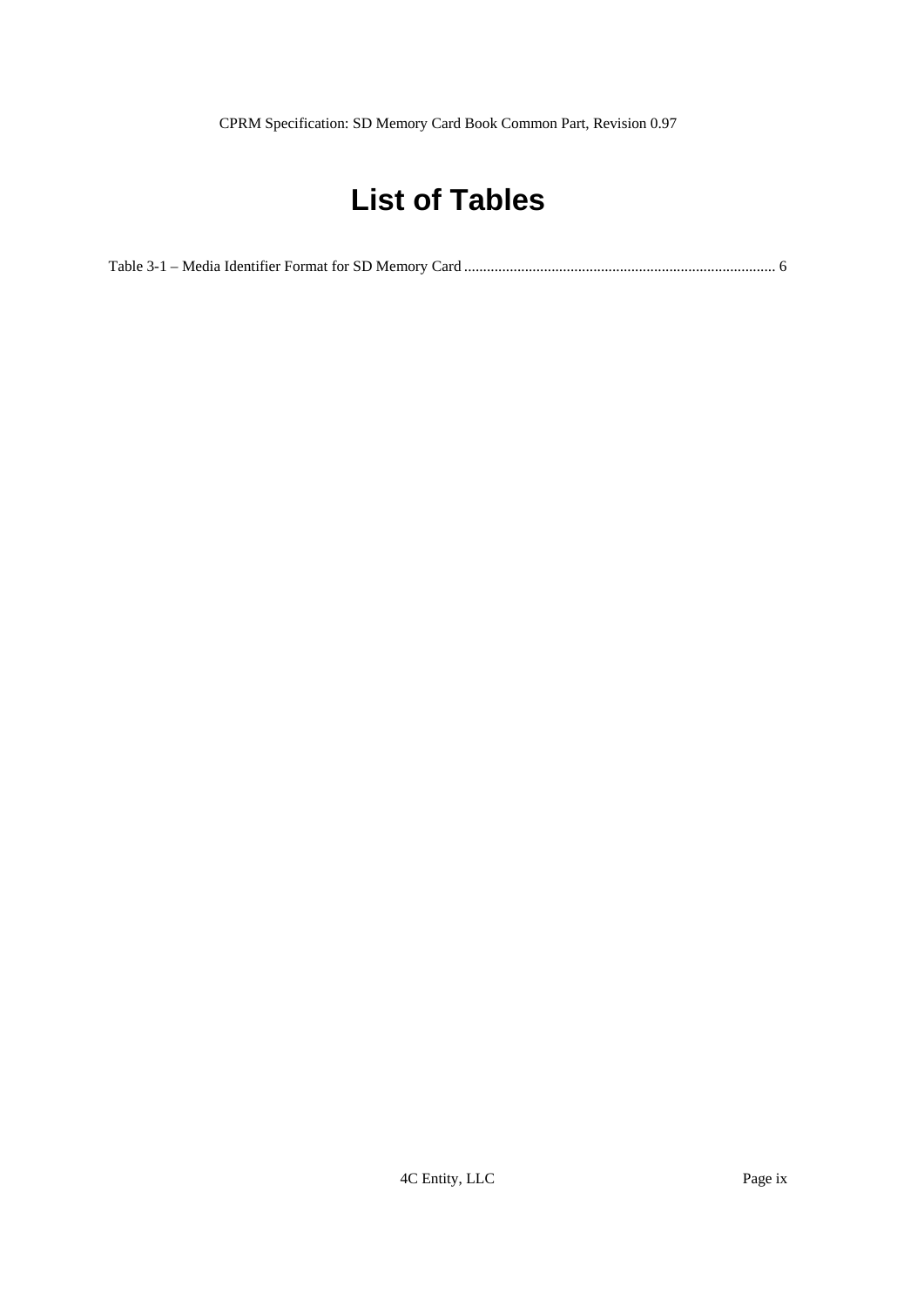This page is intentionally left blank.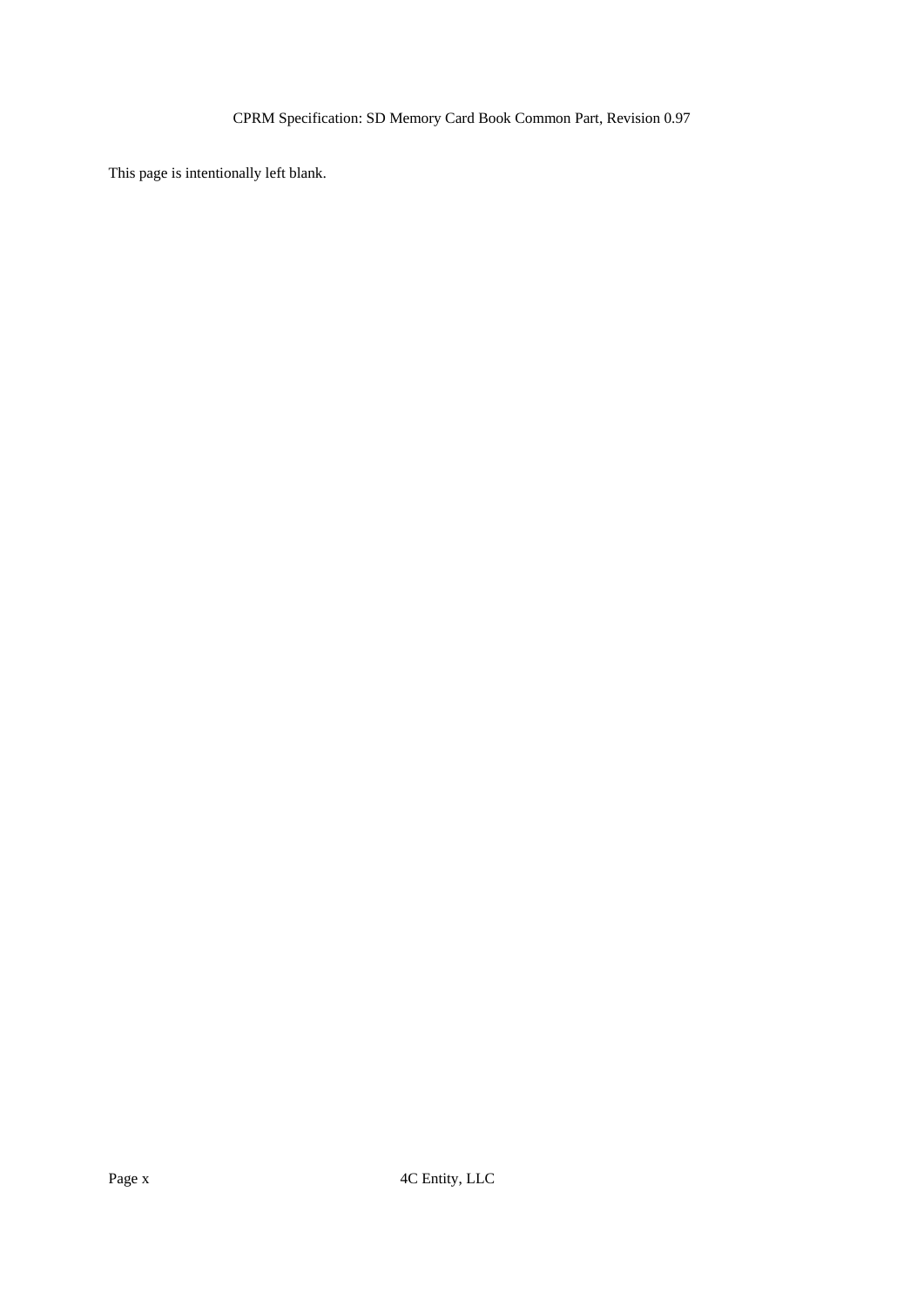## **Chapter 1. Introduction**

## **1.1 Purpose and Scope**

The *Content Protection for Recordable Media Specification* (CPRM) defines a robust and renewable method for protecting content stored on a number of physical media types. The specification is organized into several "books." The *Introduction and Common Cryptographic Elements* book provides a brief overview of CPRM, and defines cryptographic procedures that are common among its different uses. The *SD Memory Card Book* specifies additional details for using CPRM technology to protect content stored on the SD Memory Card, and on other implementations of protected storage with an interface and security system equivalent to that of the SD Memory Card. Note that such other implementations must not provide any external interface to the memory other than one that adheres to the protocols described in this specification.

The *SD Memory Card Book* consists of the following parts, under the general title *CPRM Specification SD Memory Card Book:* 

- *Common Part,*
- *SD-Application Specific Parts (e.g. SD-Audio, SD-Video, SD-Binding, SD-SD)*

This document is the *Common Part* of the *SD Memory Card Book,* and describes aspects of CPRM that are common to each SD-Application. Other *SD-Application Specific Parts* of the *SD Memory Card Book* describe additional details specific to each SD-Application.

The use of this specification and access to the intellectual property and cryptographic materials required to implement it will be the subject of a license. A license authority referred to as the 4C Entity, LLC is responsible for establishing and administering the content protection system based in part on this specification.

## **1.2 Document Organization**

This specification is organized as follows:

- Chapter 1 provides an introduction.
- Chapter 2 lists abbreviations and acronyms used in this document.
- Chapter 3 describes the common CPRM protection mechanisms that are used to protect each SD-Application's content stored on SD Memory Card media.

### **1.3 References**

This specification shall be used in conjunction with the following publications. When the publications are superceded by an approved revision, the revision shall apply.

4C Entity, LLC, *CPRM License Agreement*

4C Entity, LLC, *CPRM Specification: Introduction and Common Cryptographic Elements, Revision 1.1*

4C Entity, LLC, *Content Protection System Architecture White Paper, Revision 0.81*

SD Group, *SD Memory Card Specifications, Part 3: Security Specification, Version 1.01*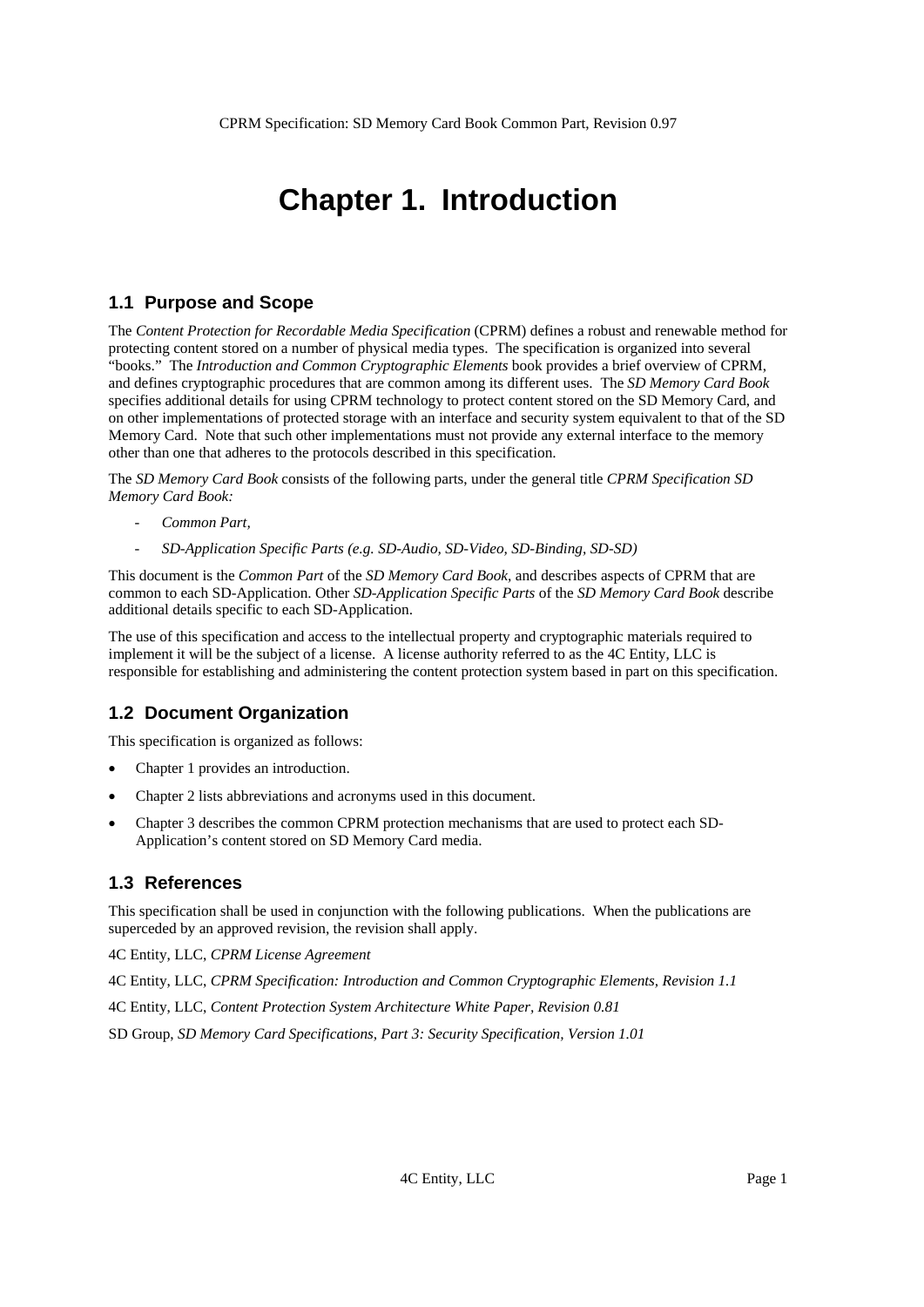## **1.4 Future Directions**

This document describes aspects of CPRM that are common to each existing SD application. In future revisions, additional common CPRM elements may also be described.

## **1.5 Notation**

Except where specifically noted otherwise, this document uses the same notations and conventions for numerical values, operations, and bit/byte ordering as described in the *Introduction and Common Cryptographic Elements* book of this specification.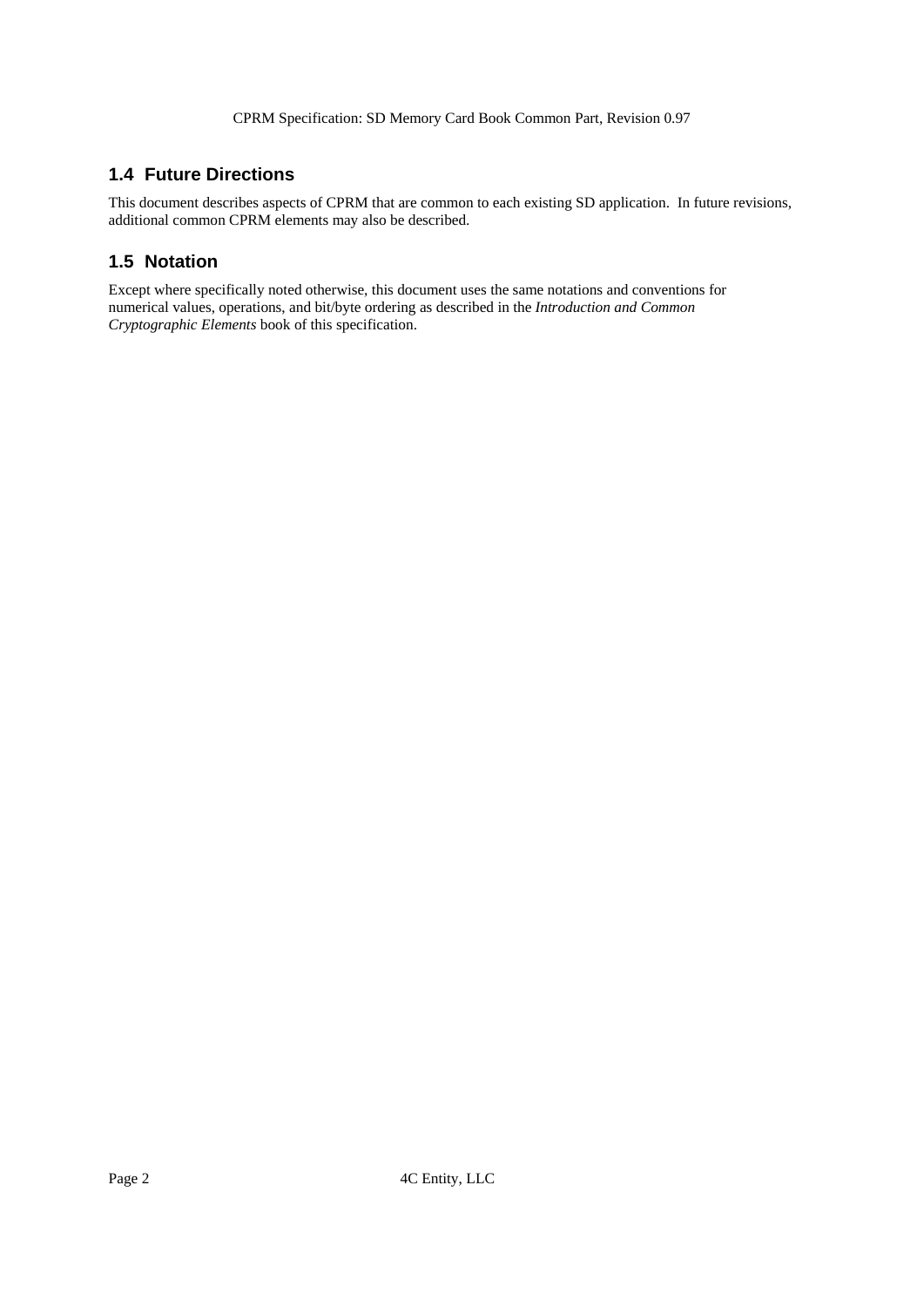# **Chapter 2. Abbreviations and Acronyms**

| <b>AES</b>     | <b>Advanced Encryption Standard</b>            |
|----------------|------------------------------------------------|
| <b>AKE</b>     | Authentication and Key Exchange                |
| C-CBC          | <b>Converted Cipher Block Chaining</b>         |
| C <sub>2</sub> | Cryptomeria Cipher                             |
| <b>CBC</b>     | Cipher Block Chaining                          |
| <b>CCI</b>     | Copy Control Information                       |
| <b>CPRM</b>    | <b>Content Protection for Recordable Media</b> |
| <b>CTR</b>     | Counter                                        |
| <b>ECB</b>     | Electronic Codebook                            |
| <b>FAT</b>     | File Allocation Table                          |
| ID             | Identifier                                     |
| <b>LLC</b>     | Limited Liability Company                      |
| 1sb            | Least Significant Bit                          |
| <b>MKB</b>     | Media Key Block                                |
| PC.            | Personal Computer                              |
| <b>RCC</b>     | <b>Redundancy Check Code</b>                   |
| <b>UR</b>      | <b>Usage Rules</b>                             |
| <b>XOR</b>     | Exclusive-OR                                   |

The following abbreviations and acronyms are used in this document: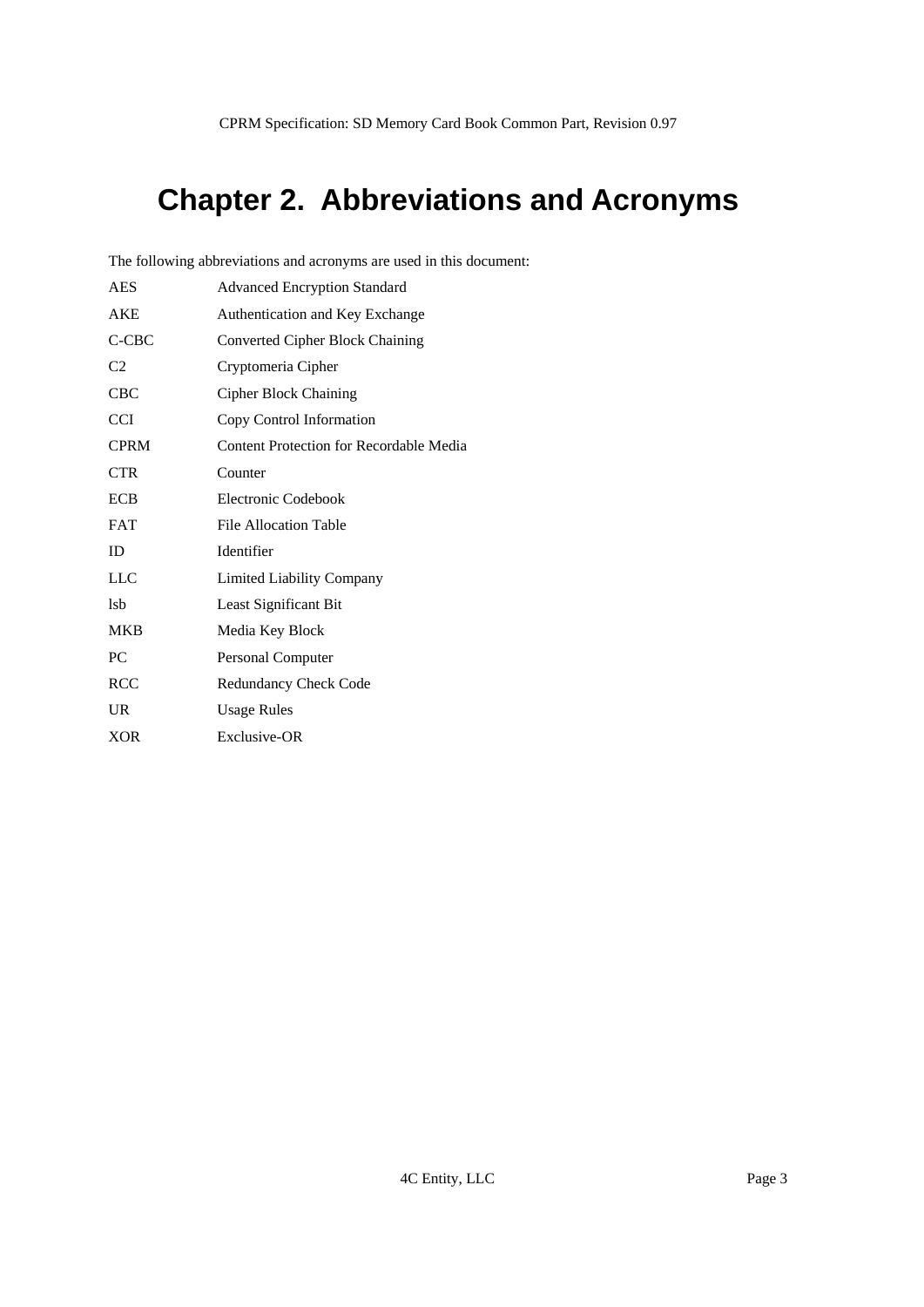This page is intentionally left blank.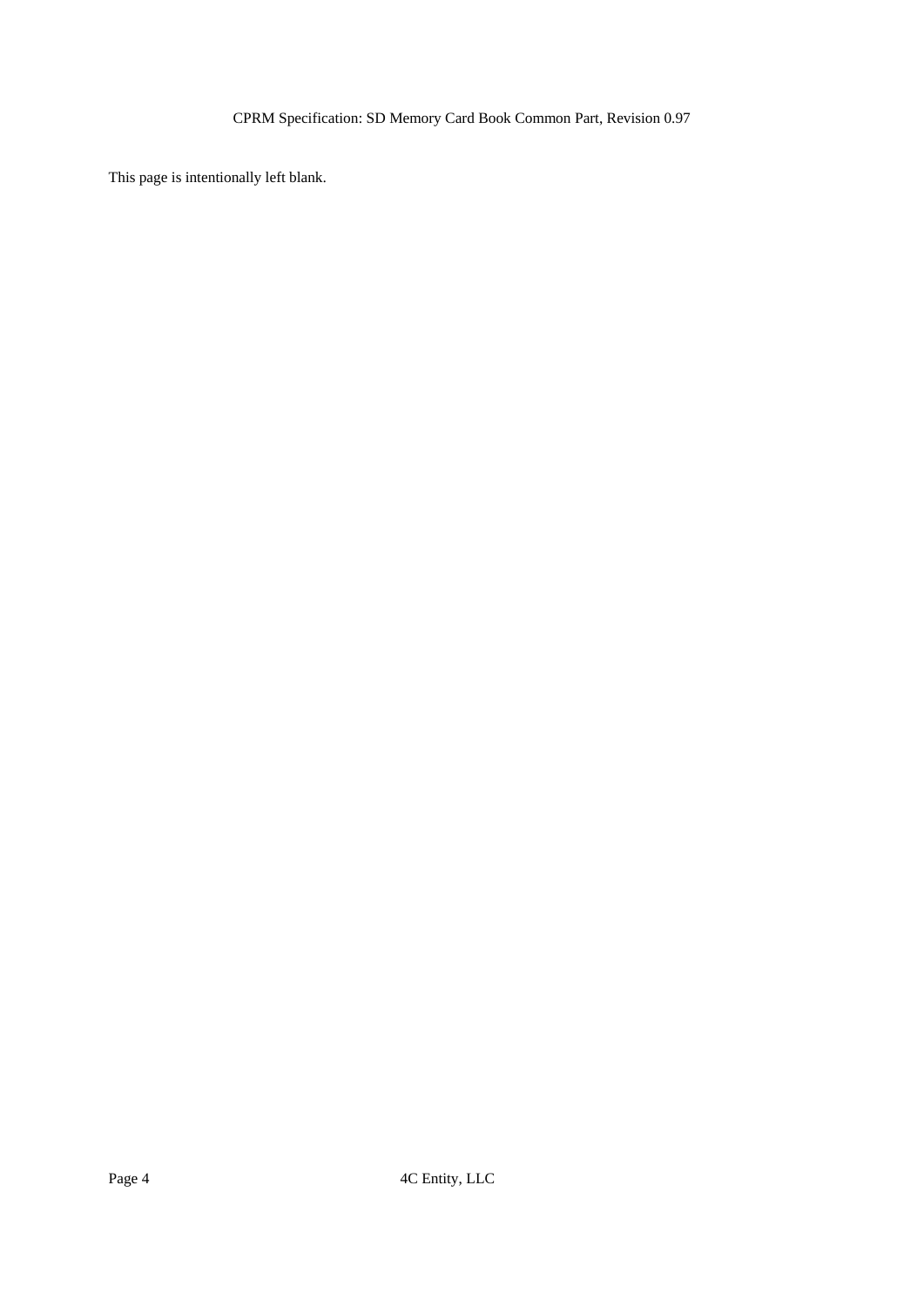## **Chapter 3. Common CPRM Elements for the SD Memory Card**

## **3.1 Introduction**

This chapter specifies details for using elements of CPRM technology that are common to the protection of each SD Application content stored on SD Memory Card media. The formats for each SD Application and the SD Memory Card are licensable from the SD Association and SD Group respectively, which also publishes specifications describing them in detail (see the corresponding references in Section 1.3). This chapter assumes that the reader is familiar with these formats, as defined in their corresponding specifications.

It is anticipated that CPRM technology may also be applied to other SD formats under future extensions to this specification, as authorized by the 4C Entity, LLC.

## **3.2 Device Requirements**

Each CPRM compliant device (e.g. recording, playback, viewing, source, and destination device) for the SD Memory Card must follow the protocols for accessing devices described in this specification.

In addition, each device is given a set of 16 secret Device Keys, denoted  $K_{d-1},K_{d-2},...,K_{d-16}$ . There are different sets for each application group defined by the SD Association. The actual keys are provided by the 4C Entity, LLC, and are used for processing the MKB to calculate the Media Key  $(K_m)$ , as described in the *Introduction and Common Cryptographic Elements* book of this specification. However, *f(c, r)* (the function that is XORed with the Media Key) is simply the constant  $0$  – that is, the function is effectively not used. Key sets may be either unique per device, or used commonly by multiple devices. The CPRM License Agreement describes the details and requirements associated with these two alternatives. A device shall treat its Device Keys as Highly Confidential, and their associated Row values as confidential, as defined in the CPRM License Agreement.

## **3.3 CPRM Components**

This section describes the logical location and format of the CPRM components, when stored on the "SD Memory Card." Figure 3-1 depicts the logical locations of CPRM Components on the "SD Memory Card." These logical locations are used, unless explicitly noted otherwise in an application specific part of *CPRM SD Memory Card Book*.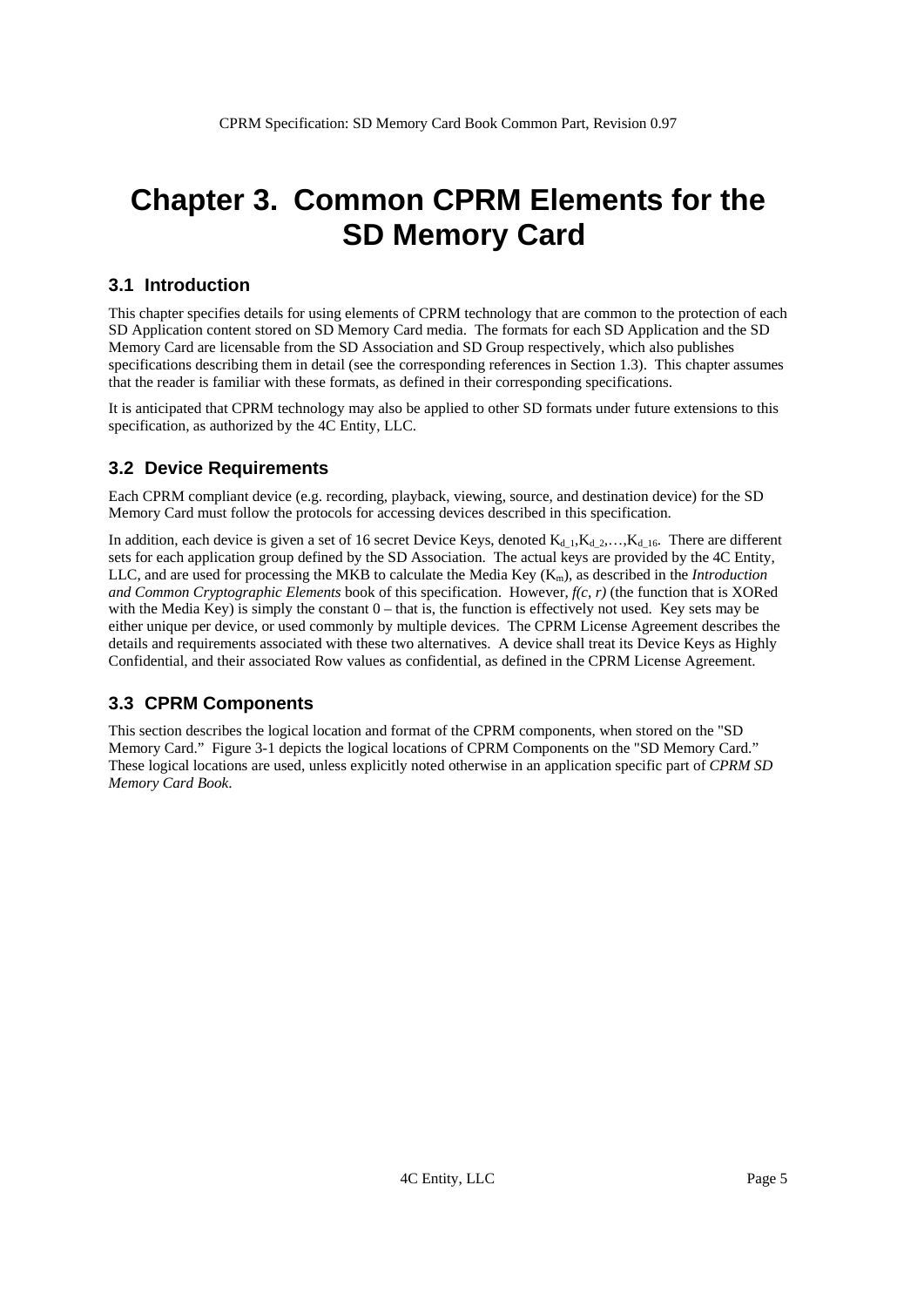



**Figure 3-1 – SD Memory Card** 

- A Media Identifier (IDmedia) and sixteen Media Key Blocks are pre-recorded in the System Area.
- Sixteen Media Unique Keys and Random Number Key are pre-recorded in the Hidden Area.
- Encrypted Title Keys, Encrypted CCI (Copy Control Information) and Encrypted UR (Usage Rules) are recorded in the Protected Area.
- Encrypted Content and MKB Extension are recorded in the User Data Area

## **3.3.1 System Area**

Each CPRM Compliant SD Memory Card shall contain a System Area, which is a write-protected area that is accessible from outside the SD Memory Card. The System Area contains the Media Identifier (ID<sub>media</sub>) and the Media Key Blocks (MKBs).

## **3.3.1.1 Media Identifier**

Each CPRM Compliant SD Memory Card shall contain a 64-bit Media Identifier (ID<sub>media</sub>), which is placed in the System Area by the SD Memory Card manufacturer. The Media Identifier logical format is shown in Table 3-1.

| <b>Bit</b><br><b>Byte</b> | 7                                                                             | 6 | 5 | 4 | 3 | 2 | $\bf{0}$ |
|---------------------------|-------------------------------------------------------------------------------|---|---|---|---|---|----------|
| 0                         | Manufacturer ID                                                               |   |   |   |   |   |          |
|                           | (Data defined in SD Memory Card Specifications -Part3 Security specification) |   |   |   |   |   |          |
| ∍                         |                                                                               |   |   |   |   |   |          |
| 3                         |                                                                               |   |   |   |   |   |          |
| 4                         |                                                                               |   |   |   |   |   |          |
|                           |                                                                               |   |   |   |   |   |          |
| 6                         |                                                                               |   |   |   |   |   |          |
|                           |                                                                               |   |   |   |   |   |          |

**Table 3-1 – Media Identifier Format for SD Memory Card**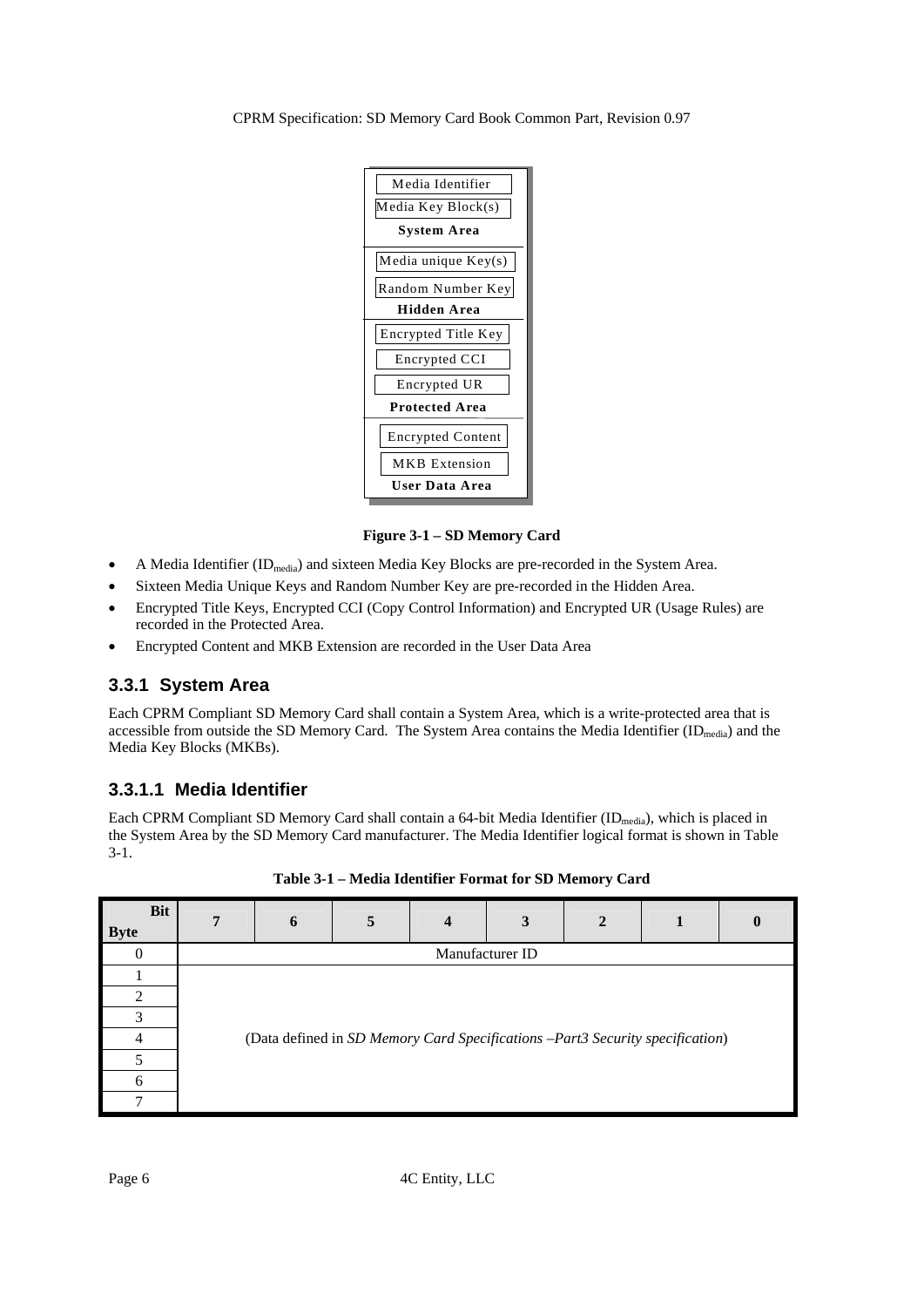The 4C Entity, LLC assigns each licensee a unique 1-byte value as the Manufacturer ID field. Each licensee assigns the last 7-byte Data uniquely based on the *SD Memory Card Specifications -Part3 Security specification*.

## **3.3.1.2 Media Key Block (MKB)**

Each CPRM Compliant SD Memory Card shall contain 16 distinct Media Key Blocks (MKBs) in order to support multiple applications. Each MKB is provided by the 4C Entity, LLC and is pre-recorded in the System Area by the SD Memory Card manufacturer. Each MKB shall have a maximum size of 65,536 bytes. Each MKB has at most 16 columns. A given column can have at most 500 rows.

## **3.3.2 Hidden Area**

Each CPRM Compliant SD Memory Card contains a Hidden Area, which is a write-protected area that is accessible only to the SD Memory Card itself and contains the sixteen Media Unique Keys. The Hidden Area may also contain a Random Number Key, which is used in the random number generation process.

## **3.3.2.1 Media Unique Key**

Each CPRM Compliant SD Memory Card shall contain 16 distinct Media Unique Keys  $(K_{\text{mu}})$  corresponding to the 16 distinct Media Key Blocks. Each  $K_{mn}$  is 56-bit value and is pre-computed by the manufacturer based on each Media Key and the Media ID using the C2-Oneway function. Here, each Media Key is assigned by the 4C Entity, LLC, and is unique for each application group defined by the SD Association. Figure 3-2 shows the procedure of the Media Unique Key calculation. As shown in Figure 3-2, each Media Unique Key ( $K_{\text{mu}}$ ) is calculated as

 $K_{mu}=[C2_G (Media Key, Media ID)]_{lsb}$  56.

The C2 One-way Function (C2\_G) is described in the *Introduction and Common Cryptographic Elements* book of this specification.



**Figure 3-2 – Calculation of Media Unique Key**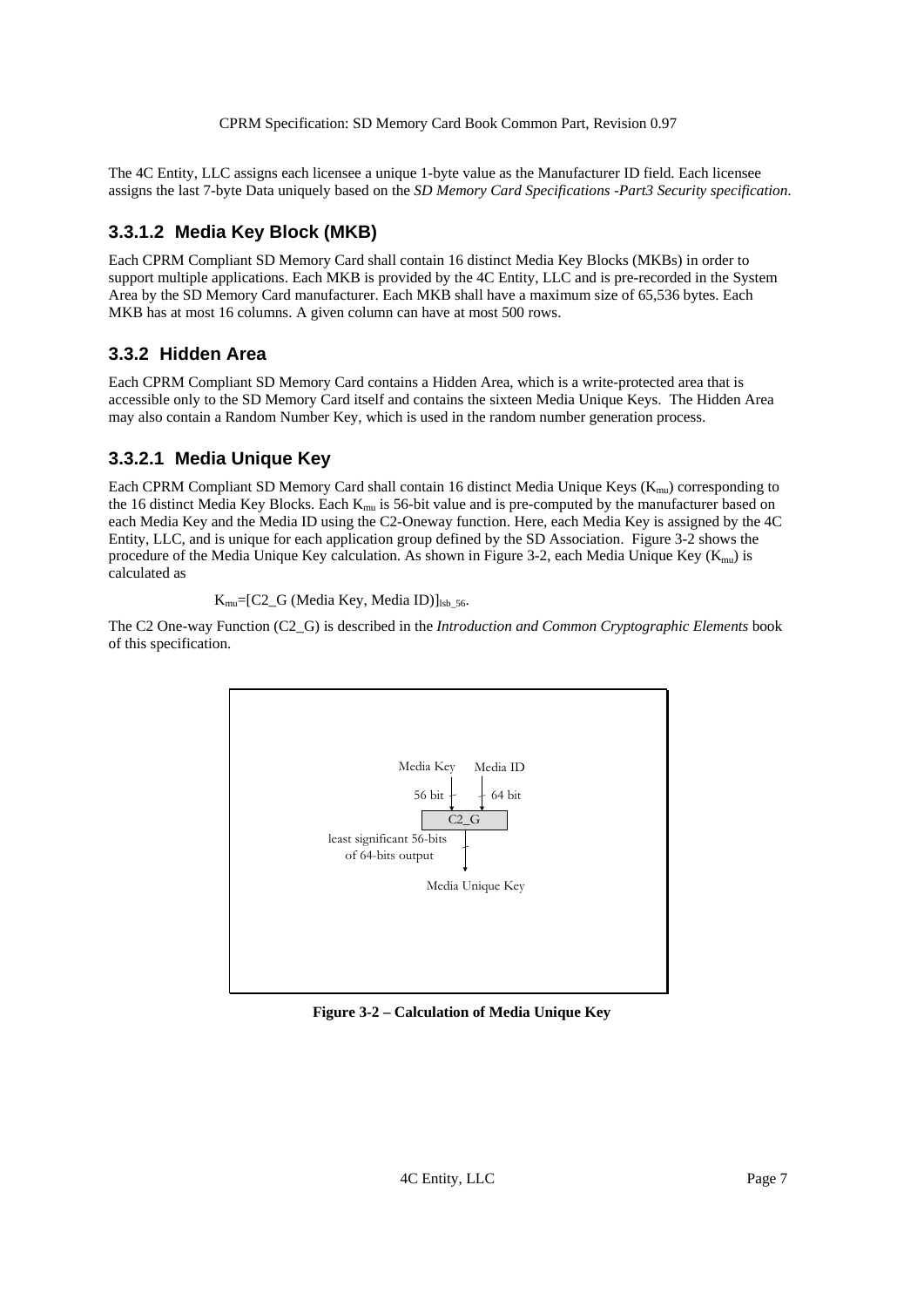## **3.3.3 Protected Area**

Each CPRM Compliant SD Memory Card shall contain a Protected Area, which is a read/write area that is accessible only after successful explicit mutual authentication. The Protected Area contains the Encrypted Title Keys and may also contain the Encrypted CCI (Copy Control Information), and/or Encrypted UR (Usage Rules).

## **3.3.3.1 Encrypted Title Key, CCI (Copy Control Information) and UR (Usage Rules)**

In the SD Memory Card, each piece of content to be protected shall be encrypted by a unique Title Key.

Some SD applications define CCI (Copy Control Information). When CCI is defied, the Title Key and CCI of the content are concatenated and encrypted together by a Media Unique key, which is unique for each SD Memory Card. The Encrypted Title Keys and CCI are stored as a file in the Protected Area.

Other SD applications also define UR (Usage Rules). When UR is defied, the encryption of UR is defined by each application specific part of the *CPRM SD Memory Card Book*.

The file system of the Protected Area and the detailed format of the Encrypted Title Keys, CCI and/or UR are specific for each application, and are described in each application specific part of the *CPRM SD Memory Card Book.*

## **3.3.4 User Data Area**

The SD Memory Card shall contain a User Data Area, which is a user-accessible read/write area that is used to store Encrypted content. User Data Area may also contain other user data. When the SD Memory Card is connected to a PC, the user data area typically looks like a normal disk.

## **3.3.4.1 Encrypted content**

In the SD Memory Card, each piece of content to be protected shall be encrypted with a unique Title Key, and stored as an encrypted file in the User Data Area. The file system of the User Data Area is typically a FAT12, FAT16, FAT32 or exFAT file system. The directory structure and file names of the encrypted content are defined in each application specific part of the *CPRM SD Memory Card Book*.

## **3.3.4.2 MKB Extension**

The User Data Area may also contain an MKB Extension file. Regarding the MKB Extension file, refer to section 3.9.

## **3.4 Content Encryption and Decryption Protocol**

Figure 3-3 illustrates a basic process for content encryption and decryption on the "SD Memory Card." This figure shows the case where CCI is defined. In the case where UR (Usage Rules) is defined, a similar process for content encryption and decryption is applicable, and the details are described in each application specific part of the *CPRM SD Memory Card Book*.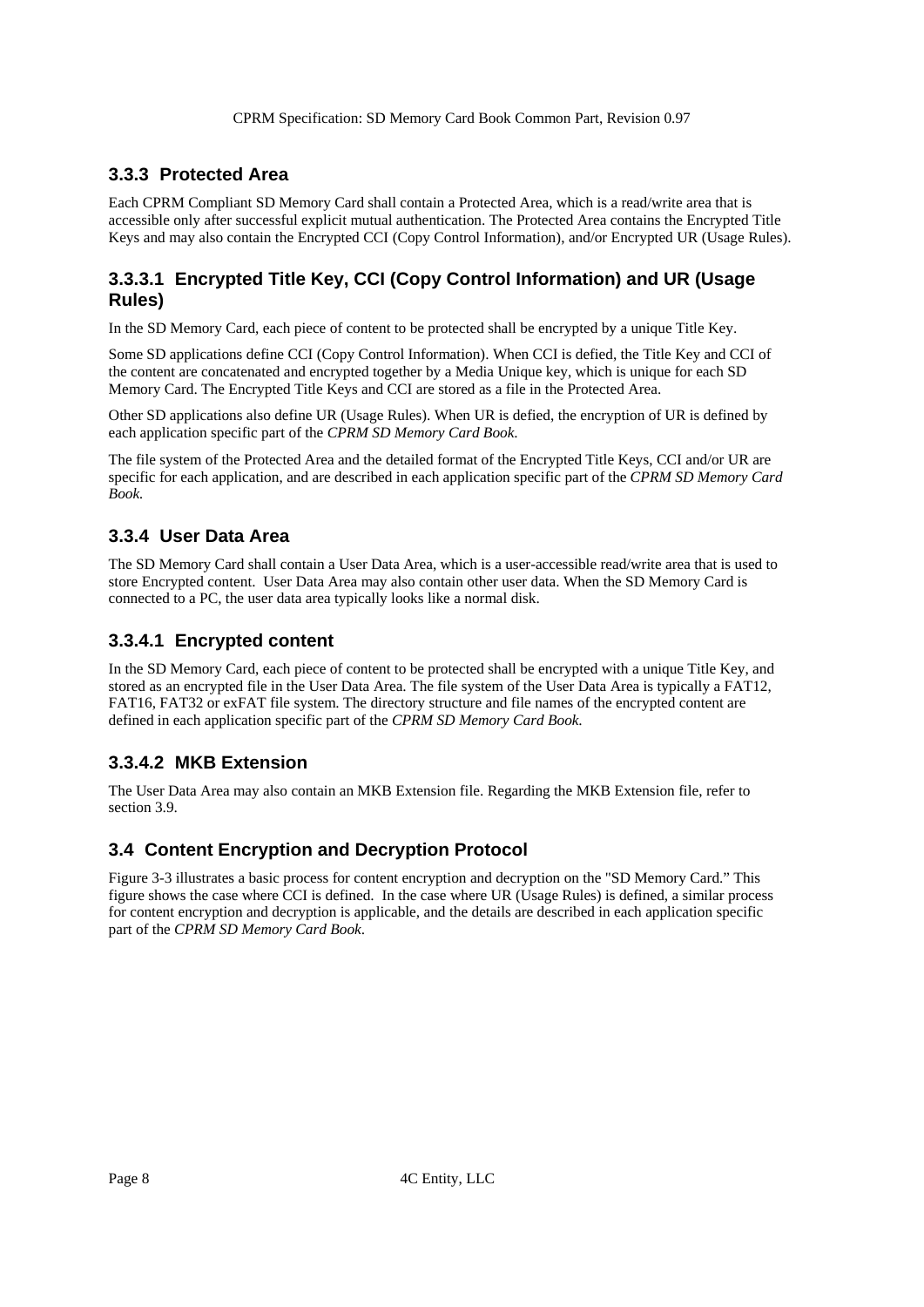



**Figure 3-3 – Content Encryption and Decryption on SD Memory Card** 

The SD Memory Card and the accessing device (Recording Device / Playback Device) authenticate each other, and encrypt or decrypt content as follows:

- (1) The accessing device executes Process\_MKB

(1a, 1b) Calculate Media Key from MKB using Device Keys. (see chapter 3 in the *Introduction and Common Cryptographic Elements* book of this specification)

- (2) The accessing device executes the C2\_G process

(2a, 2b) Calculate Media Unique Key ( $K_{\text{mu}}$ ) from Media Key ( $K_{\text{m}}$ ) and Media Identifier (ID<sub>media</sub>). (see chapter 3 in the *Introduction and Common Cryptographic Elements* book of this specification)

- (3) AKE process

 $(3a, 3b)$  If the AKE process succeeds, the Session Key  $(K_s)$ , which is randomly generated in each AKE Process, is shared between the accessing device (Recording Device/Playback Device) and SD Memory Card. (The detail of AKE Process is shown in 3.4.1)

-(4a) Encrypt Title Key and CCI process.

When the content is encrypted, a Title Key is picked at random. The Recording Device concatenates the Title Key  $(K_t)$  and CCI (Copy Control Information) and then encrypts them together using the Media Unique Key  $(K_{mu})$  with C2\_E (the C2 cipher algorithm in ECB mode) described in the *Introduction and Common Cryptographic Elements* book of this specification. Then, the Encrypted Title Key and CCI are further encrypted by the Session Key  $(K_s)$ , which is shared at step  $(3a)$ , using the C2\_ECBC (C2 cipher algorithm in C-CBC mode) described in the *Introduction and Common Cryptographic Elements* book of this specification. The doubly-encrypted Encrypted Title Key and CCI are sent to the SD Memory Card. In the SD Memory Card, they are decrypted by the Session Key (Ks), which is shared at step (3a), using the C2\_DCBC, and those results (Encrypted Title Key and CCI) are stored in the Protected Area.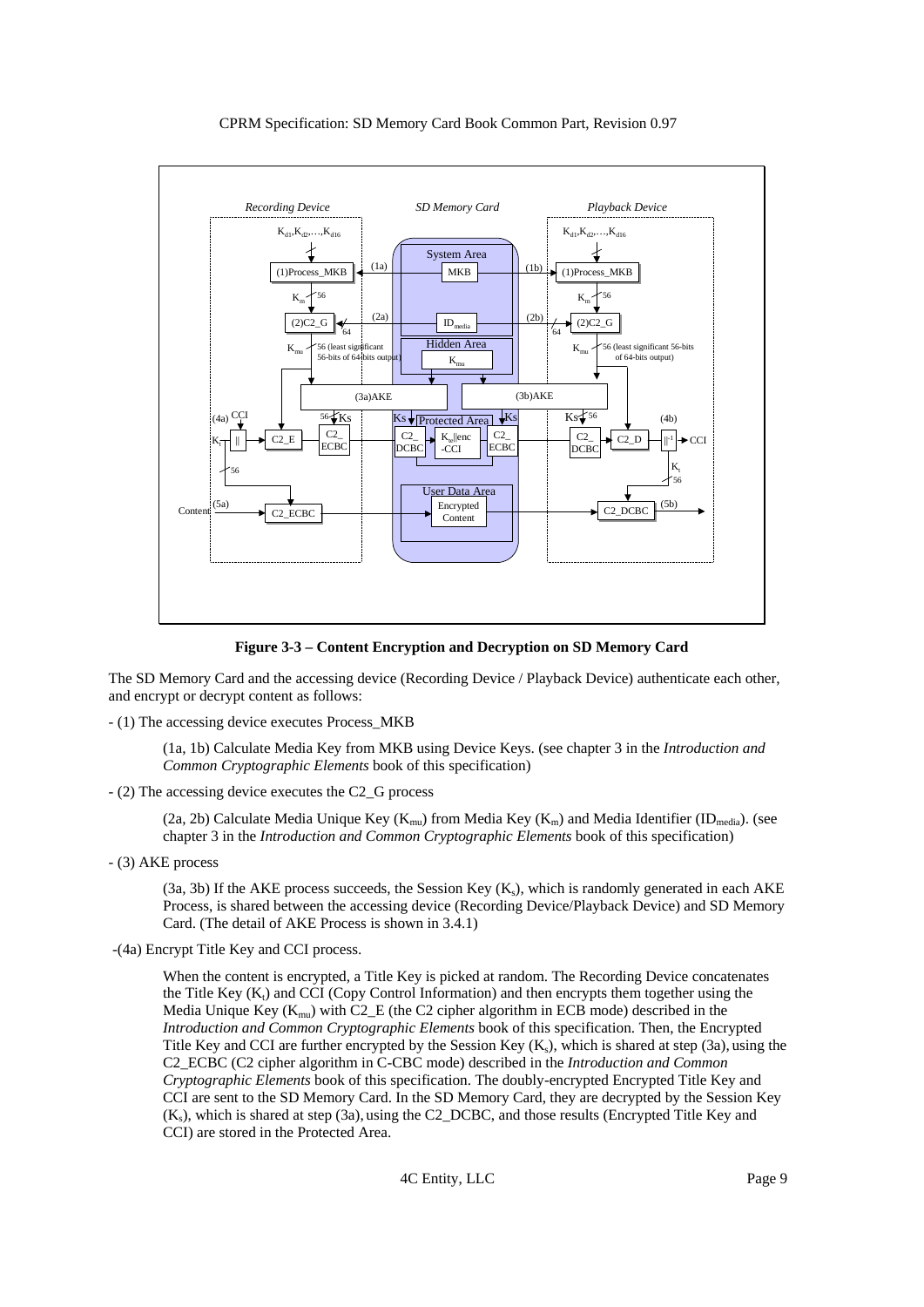-(4b) Decrypt Encrypted Title Key and CCI process.

The Encrypted Title Key  $(K_t)$  and CCI are encrypted by the SD Memory Card using the Session Key  $(K_s)$ , which is shared at step (3b), using the C2\_ECBC (C2 cipher algorithm in C-CBC mode) described in the *Introduction and Common Cryptographic Elements* book of this specification. The doubly-encrypted Encrypted Title Key and CCI are sent to the Playback Device. Then, in the Playback Device, they are decrypted by the Session Key  $(K_s)$ , which is shared at step (3b), using the C2\_DCBC, and those results (Encrypted Title Key and CCI) are decrypted using the Media Unique Key  $(K_{mn})$  with C2\_D (the C2 cipher algorithm in ECB mode) described in the *Introduction and Common Cryptographic Elements* book of this specification.

-(5a) Encrypt content process

The Recording Device shall protect each piece of content by encrypting it using the Title Key  $(K_t)$  with C2\_ECBC (C2 cipher algorithm in C-CBC mode) described in the *Introduction and Common Cryptographic Elements* book of this specification. Note that if the content delivered to the Recording Device is already encrypted in this way, the Recording Device does not perform this encryption step. It then sends it to the SD Memory Card, and stores it in the User Data Area.

-(5b) Decrypt encrypted content process

The Playback Device uses the Title Key  $(K_t)$  decrypted at step (4b) to decrypt the encrypted content using C2\_DCBC (C2 cipher algorithm in C-CBC mode) described in the *Introduction and Common Cryptographic Elements* book of this specification.

## **3.4.1 Authentication and Key Exchange (AKE)**

The SD Memory Card supports explicit mutual authentication with an accessing device (Recording Device or Playback Device) for protection against save-restore attacks and man-in-the-middle attacks.

When a device accesses data stored in the Protected Area, an SD Memory Card and the accessing device authenticate each other by a challenge-response protocol. When this authentication is successful, they share a secure common session key. This protocol is called Authentication and Key Exchange (AKE). The session key is used for encrypting and decrypting the protected data on the bus between accessing device and SD Memory Card. As shown in Figure 3-4, the AKE protocol also protects the argument field (32 bits) of the security commands, which are used to access the Protected Area as described in chapter 3 of *SD Memory Card Specifications -Part3 Security specification*.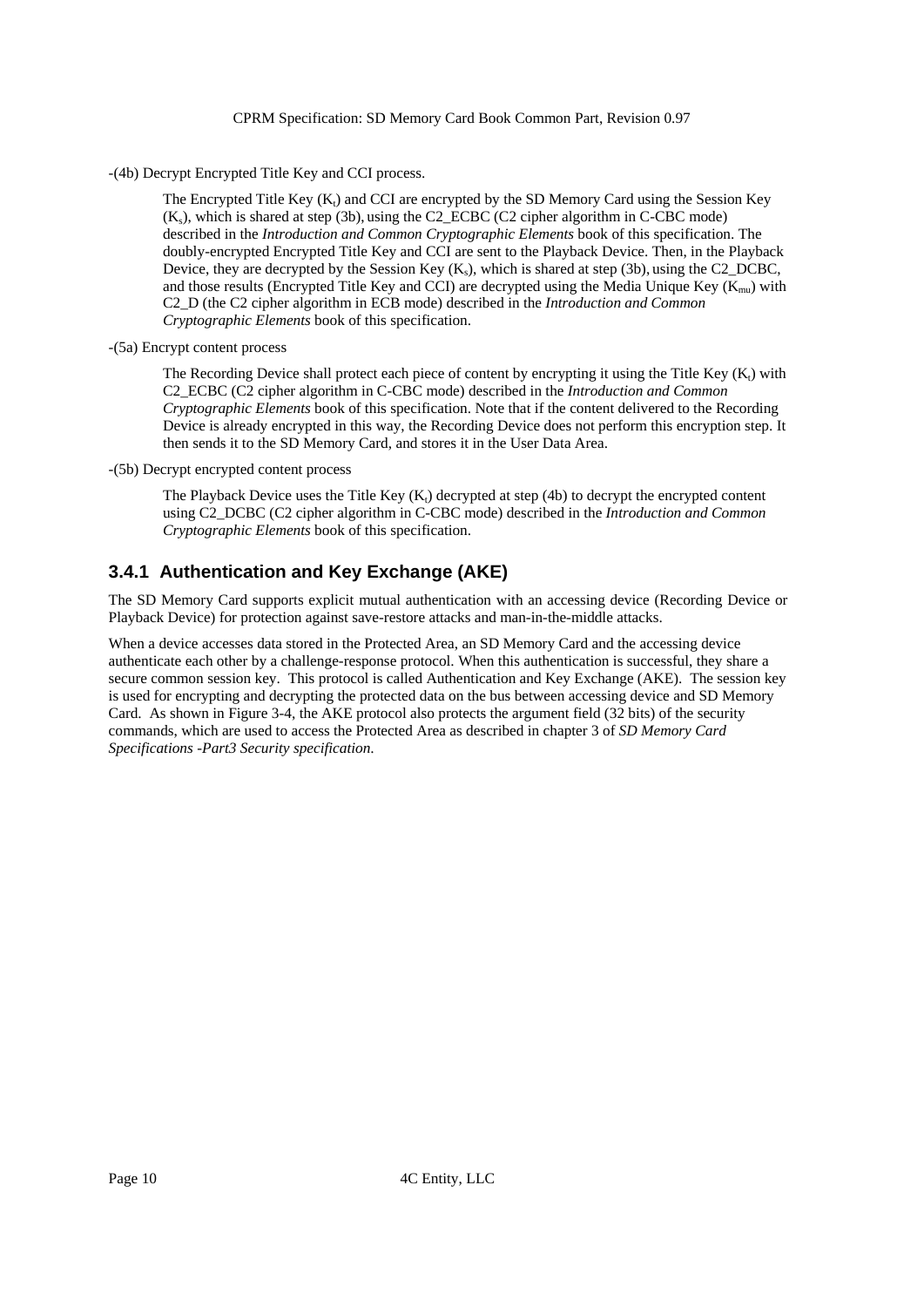

**Figure 3-4 – Details of Authentication and Key Exchange (AKE) on SD Memory Card** 

The AKE procedure is the following:

- (3a-1) In the accessing device (Recording Device / Playback Device), the argument of security command (32 bits), which is described in chapter 3 of the *SD Memory Card Specifications – Part3 Security Specification*, is concatenated with a random number (32 bits),
- (3a-2) The result (64 bits) is encrypted by  $K_{mu}$  (Media Unique Key) using C2\_E, and
- (3a-3) The accessing device sends the cipher-text (64 bits) as Challenge1 to SD Memory Card.
- (3a-4) In the SD Memory Card, the received data is decrypted by  $K_{mu}$  using C2\_D. The decrypted argument is remembered securely and is used in the subsequent security command.
- (3b) SD Memory Card sends a Challenge2 (64 bit random value) to the accessing device.
- (3c) The accessing device calculates Response  $2 = C2\_G$  (K<sub>mu</sub>, Challenge) and returns it to the SD Memory Card. The SD Memory Card calculates Vresponse  $2 = C2_G$  ( $K_{mu}$ , Challenge2), and checks if Vresponse2  $=$  Response2. If they match, then go to (3d). Otherwise, abort this process.
- (3d) SD Memory Card calculates Response1 = C2\_G ( $K_{mu}$ , Challenge1), and returns it to the accessing device. The accessing device calculates Vresponse1 =  $C2\_G$  ( $K<sub>mu</sub>$ , Challenge1), and checks if VResponse1  $=$  Response1. If they match, then go to (3e). Otherwise, abort this process.
- (3e) The bitwise complement of Media Unique Key,  $({\sim}K_{\text{mu}})$ , is generated in both the SD Memory Card and the accessing device.
- (3f) A Session Key  $(K<sub>s</sub>)$  is calculated as

 $K_s = [C2_G (-K_{mu}, Challenge1 \oplus Challenge2)]_{1sh=56}$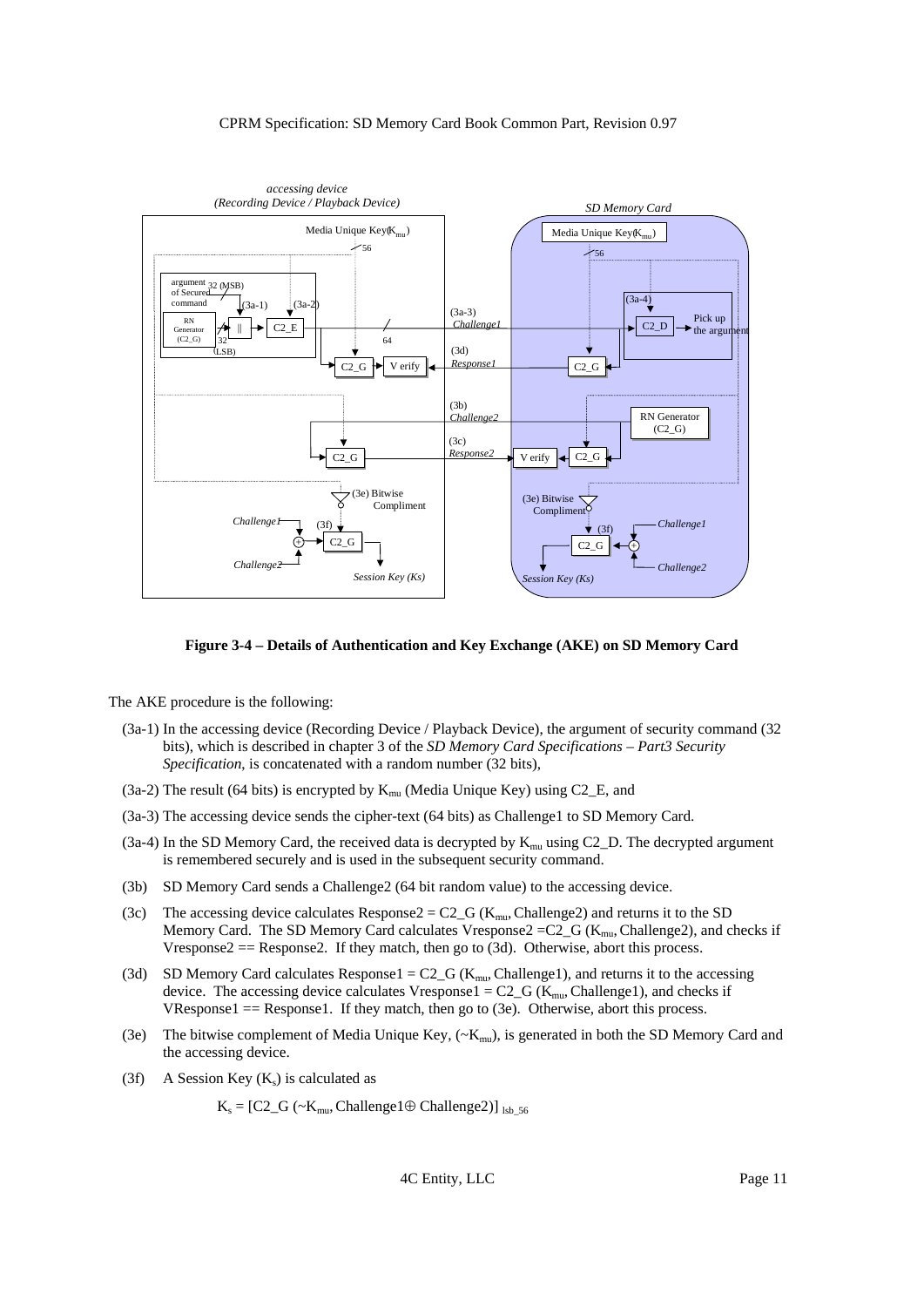in both the SD Memory Card and the accessing device. The function C2\_G is the C2 One-way Function described in the *Introduction and Common Cryptographic Elements* book of this specification. The Challenge and Response values are 64 bits long, and Session Key  $(K_s)$  is 56 bits long.

When this authentication process is successful, the data field of security command is encrypted using the session key  $(K_s)$  with C<sub>2</sub> ECBC.

The SD Memory Card shall enforce the order of steps in the protocol, by ignoring any commands received out of order. The SD Memory Card shall abort the process after step (3c) if the accessing device's response is not correct.

## **3.4.1.1 Random Number Generation**

The SD Memory Card uses a unique random number generator for the challenges in this protocol. Note that with this protocol, even if the challenges can be predicted, the Session Key cannot. Therefore, a random number generator used solely for this protocol does not need to produce an unpredictable sequence, like the generator specified in the *Introduction and Common Cryptographic Elements* book of this specification does. Its only requirements are: 1) the seed cannot be set from outside the card, and 2) the numbers come from a long sequence (approximately  $2^{64}$ ).

## **3.5 Accessing the Protected Area**

In the case of the SD Memory Card, AKE is used to control access to the Protected Area.

Three operations are possible on the Protected Area:

- Write a protected data item (Encrypted Title Key, CCI and/or UR) (part of recording content)
- Read a protected data item (part of playback)
- Delete a protected data item (part of removing content).

Each time one of these operations is performed, a successful AKE must first take place. The resulting Session Key is used to encrypt the data field of the security command, which is described in chapter 3 of the *SD Memory Card Specifications – Part3 Security Specification*. The data field is encrypted with C2 in C-CBC mode, with continuous chaining. The argument field, while not encrypted, is protected against tampering, because it forms part of the challenge in the AKE protocol.

Note that the actual security commands used are block-oriented; they deal with units of 512-byte sectors. Thus, to write a small item, it might be necessary to first read the data block to make the small change. These straightforward details are omitted from this specification.

As explained in chapter 3 of *SD Memory Card Security Specifications – Part3 Security Specification*, sectors in the protected area may be written in either "mode 0" or "mode 1." Mode 0 sectors can be read by any application that can perform a successful AKE. Mode 1 sectors can only be read successfully by the same application that wrote them – or at least by one that uses the same MKB. In other words, when a mode 1 sector is written, the card records the MKB number used during the preceding AKE. If the sector is read using an AKE with a different MKB, an error occurs. File system metadata sectors shall be written in mode 0. File data sectors shall be written in mode 1.

Note: The boundary between the Protected Area and the User Area can be moved by a secure command. If this command extends the Protected Area, the SD Memory Card shall erase the new memory that is added to the Protected Area. If this command decreases the Protected Area, the SD Memory Card shall erase the new memory that is added to the User Area. The erase is performed before the boundary move is committed.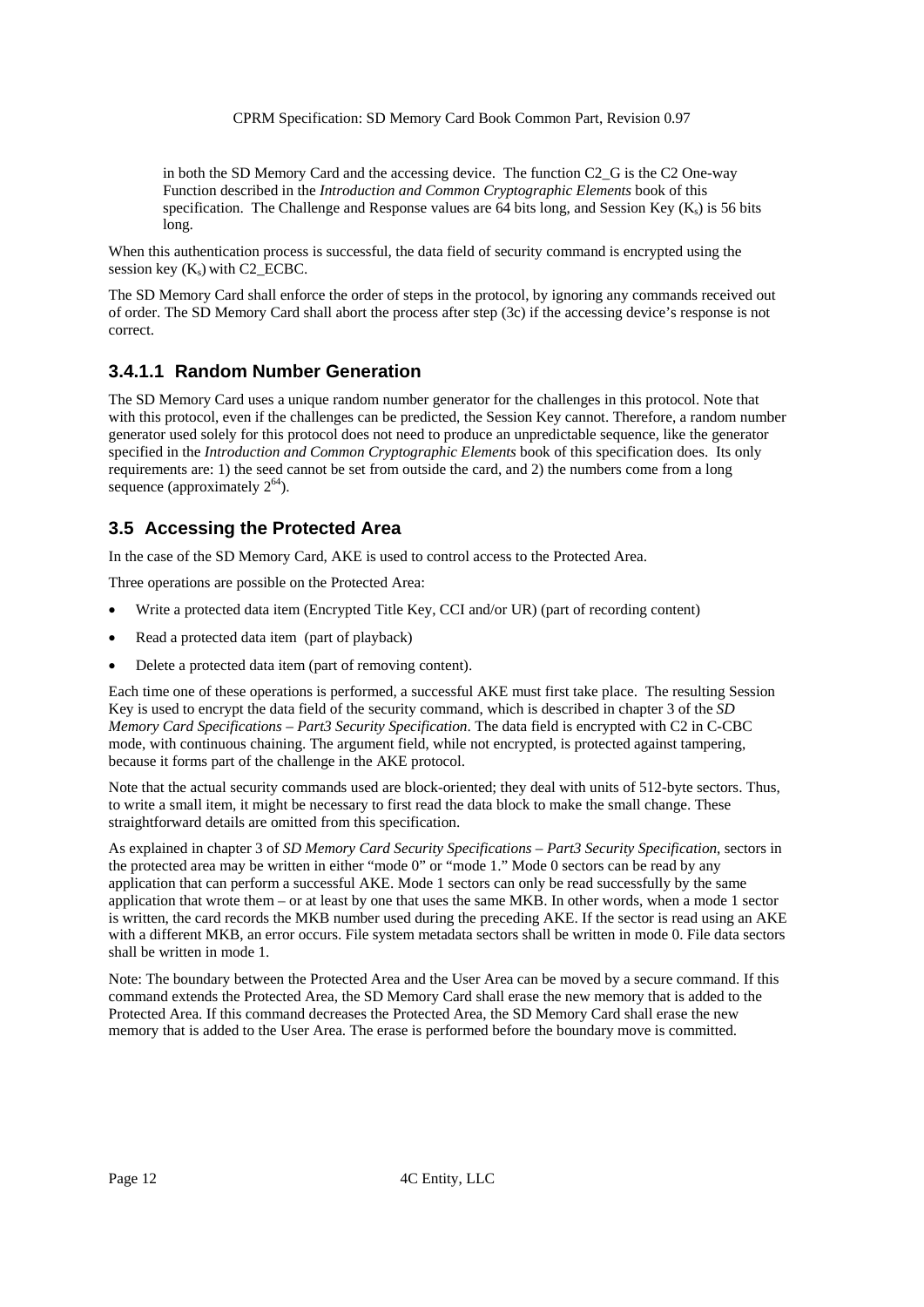## **3.5.1 Secure Write Process to the Protected Area**

Figure 3-5 shows the protocol flow for the accessing device writing an Encrypted Title Key to the Protected Area using an SD Memory Card command, which is described in chapter 3 of the *SD Memory Card Specifications – Part3 Security Specification*.

This figure shows the case where CCI is defined. In the case where UR (Usage Rules) is defined, in steps (4a) and (4c) of Figure 3-5, CCI should be replaced with UR, unless explicitly noted otherwise in an application specific part of *CPRM SD Memory Card Book*.

An accessing device (e.g. Recording, Playback Device) may securely remember the Media Unique Key value calculated during the first AKE, in order to avoid the "Calculate Media Unique Key Process (steps  $(1a)~(1d)$ ) and  $(2a) \sim (2d)$  of Figure 3-5) " in subsequent AKE procedures with the same SD Memory Card.



**Figure 3-5 – Protocol Flow of "Secure Write Process" to the Protected Area**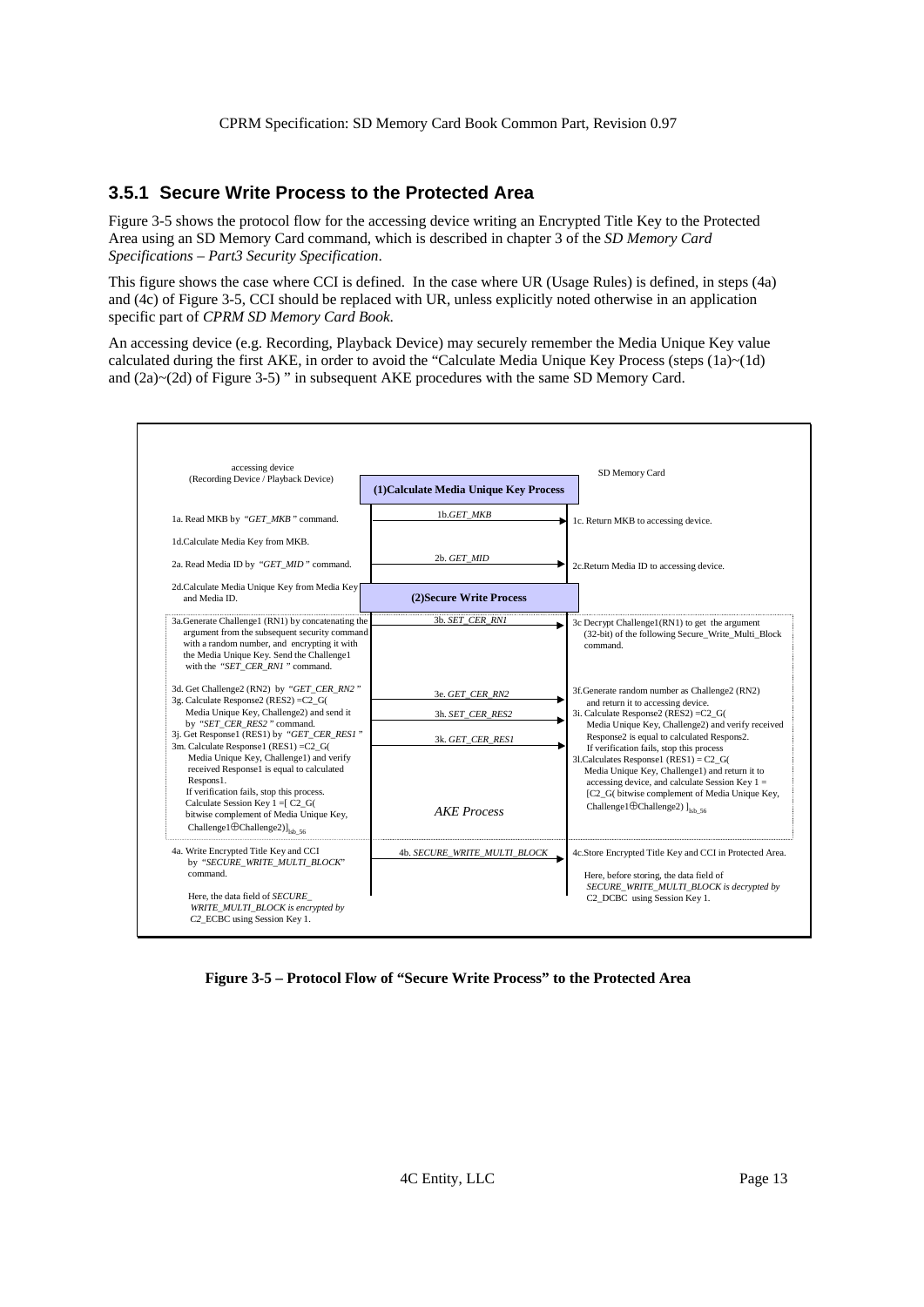## **3.5.2 Secure Read Process from the Protected Area**

Figure 3-6 shows the protocol flow for the accessing device reading an Encrypted Title Key from the Protected Area using SD Memory Card Command, which is described in chapter 3 of the *SD Memory Card Specifications – Part3 Security Specification*.

This figure shows the case where CCI is defined. In the case where UR (Usage Rules) is defined, in steps (6a), (6c), and (6d) of Figure 3-6, CCI is replaced with UR, unless explicitly noted otherwise in an application specific part of *CPRM SD Memory Card Book*.

In Figure 3-6, it is supposed that an accessing device securely holds the Media Unique Key value before the AKE process. If not, it is necessary to execute the "Calculate Media Unique Key Process (steps  $(1a)~(1d)$  and  $(2a)$   $\sim$   $(2d)$  of Figure 3-5)" before the AKE process.



**Figure 3-6 – Protocol Flow of "Secure Read Process" from the Protected Area**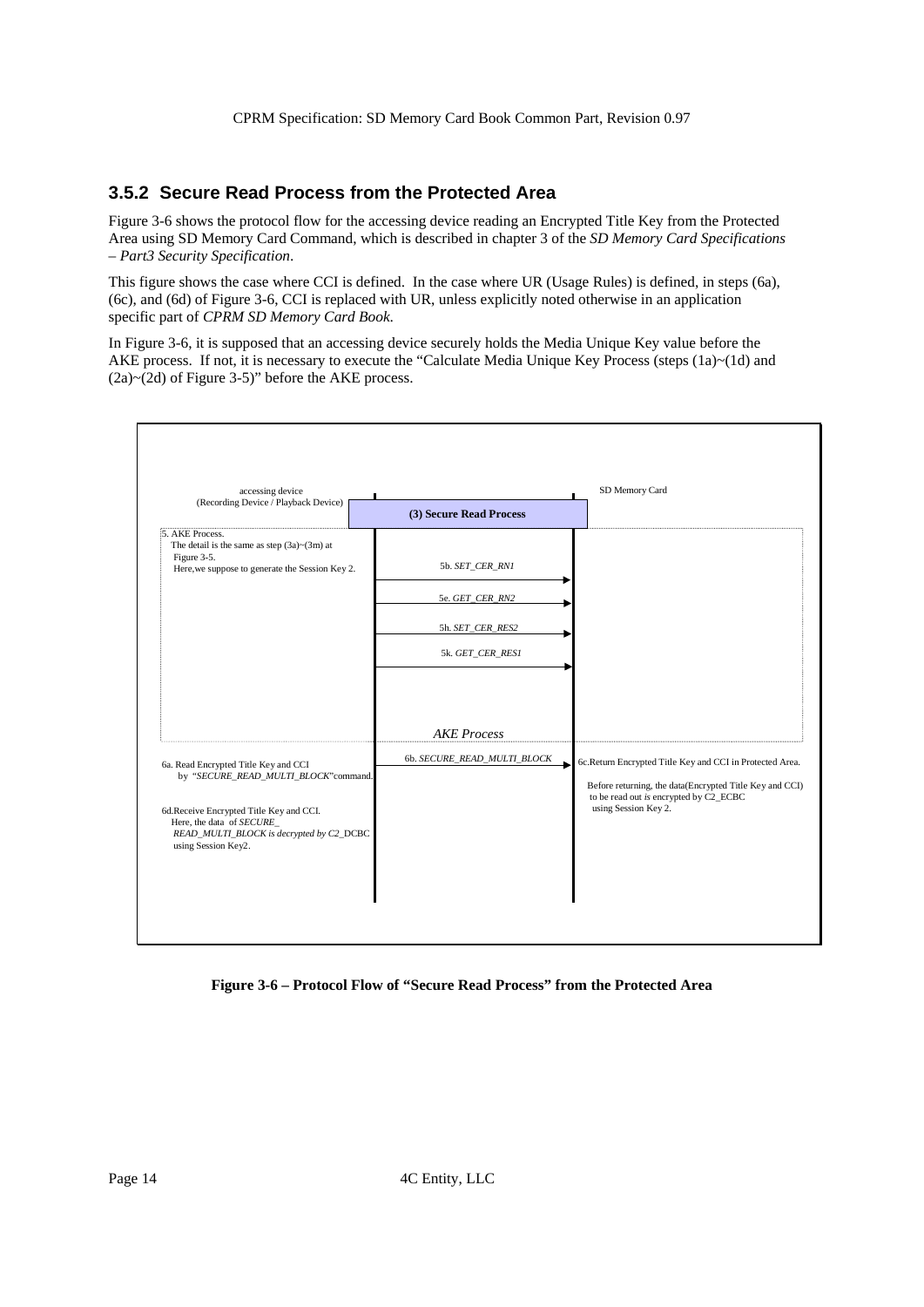## **3.5.3 Secure Title Key Delete Process**

An accessing device may delete an Encrypted Title Key from the Protected Area by linking together the write and read operations described above. First a write operation overwrites the Encrypted Title Key with a selected value, and then a read operation reads the value to confirm that the overwriting was successful. Figure 3-7 shows the protocol flow for the accessing device deleting an Encrypted Title Key in the Protected Area.

This figure shows the case where CCI is defined. In the case where UR (Usage Rules) is defined, in step (10c) of Figure 3-7, CCI is replaced with UR, unless explicitly noted otherwise in an application specific part of *CPRM SD Memory Card Book*.

In Figure 3-7, it is supposed that an accessing device securely holds the Media Unique Key value before the AKE process. If not, it is necessary to execute the "Calculate Media Unique Key Process (steps  $(1a)$   $\sim$   $(1d)$  and  $(2a)$   $\sim$   $(2d)$  of Figure 3-5)" before the AKE process.

Note: The SD Memory Card has a "Secure Erase" command. This command is a low-level writing command to improve performance of writes in the Protected Area. It is *not* a substitute for this Secure Title Key Delete process.

| accessing device<br>(Recording Device / Playback Device)                     | (4) Secure Title Key Delete Process | SD Memory Card                                                                                           |
|------------------------------------------------------------------------------|-------------------------------------|----------------------------------------------------------------------------------------------------------|
| 7. AKE Process.                                                              | 7a. SET CER RN1                     |                                                                                                          |
| The detail is the same as step $(3a)$ ~ $(3m)$ at                            | 7b. GET_CER_RN2                     |                                                                                                          |
| Figure 3-5.<br>Here, we suppose to generate the Session Key 3.               |                                     |                                                                                                          |
|                                                                              | 7c. SET_CER_RES2                    |                                                                                                          |
|                                                                              | 7d. GET CER RESI                    |                                                                                                          |
| 8a. Overwrite Encrypted Title Key and CCI with                               | 8b. SECURE_WRITE_MULTI_BLOCK        | 8c. Store "the value for delete" in Protected Area.                                                      |
| "the value for delete(random number)"<br>by "SECURE WRITE MULTI BLOCK"       |                                     |                                                                                                          |
| command.                                                                     |                                     | Here, before storing, encrypted "the value for delete<br>(random number)" is decrypted by C2 DCBC        |
| Here, the data of SECURE WRITE MULTI                                         |                                     | using Session Key 3.                                                                                     |
| BLOCK, "the value for delete(random number)",                                |                                     |                                                                                                          |
| is encrypted by C2_ECBC using Session Key 3.                                 |                                     |                                                                                                          |
| 9. AKE Process.                                                              | 9a. SET CER RN1                     |                                                                                                          |
| The detail is the same as step $(3a)$ ~ $(3m)$ at                            | 9b. GET_CER_RN2                     |                                                                                                          |
| Figure 3-5.                                                                  | 9c. SET CER RES2                    |                                                                                                          |
| Here, we suppose to generate the Session Key 4.                              | 9d. GET_CER_RES1                    |                                                                                                          |
|                                                                              |                                     |                                                                                                          |
| 10a. Read "the value for delete (random number)"                             | 10b. SECURE READ MULTI BLOCK        | 10c.Return "the value for delete" in Protected Area.                                                     |
| by "SECURE_READ_MULTI_BLOCK"command.                                         |                                     |                                                                                                          |
|                                                                              |                                     | Before returning, "the value for delete (random number)"<br>is encrypted by C2_ECBC using Session Key 4. |
| 10d.Receive "the value for delete (random number)"                           |                                     |                                                                                                          |
| and check the received value is equal to the                                 |                                     |                                                                                                          |
| "the value for delete (random number)" of                                    |                                     |                                                                                                          |
| step $(8a)$ .                                                                |                                     |                                                                                                          |
| Here, before checking, the data of SECURE_                                   |                                     |                                                                                                          |
| READ MULTI BLOCK, encrypted "the value                                       |                                     |                                                                                                          |
| for delete (random number)", is decrypted<br>by C2_DCBC using Session Key 4. |                                     |                                                                                                          |

#### **Figure 3-7 – Protocol Flow of "Secure Title Key Delete Process" to the Protected Area**

Note: In step (8a) of Figure 3-7, the mode of *SECURE\_WRITE\_MULTI\_BLOCK* shall be set "mode 1." Here, regarding the "mode" of *SECURE\_WRITE\_MULTI\_BLOCK* command, refer to chapter 3 of the *SD Memory Card Specifications – Part3 Security Specification*.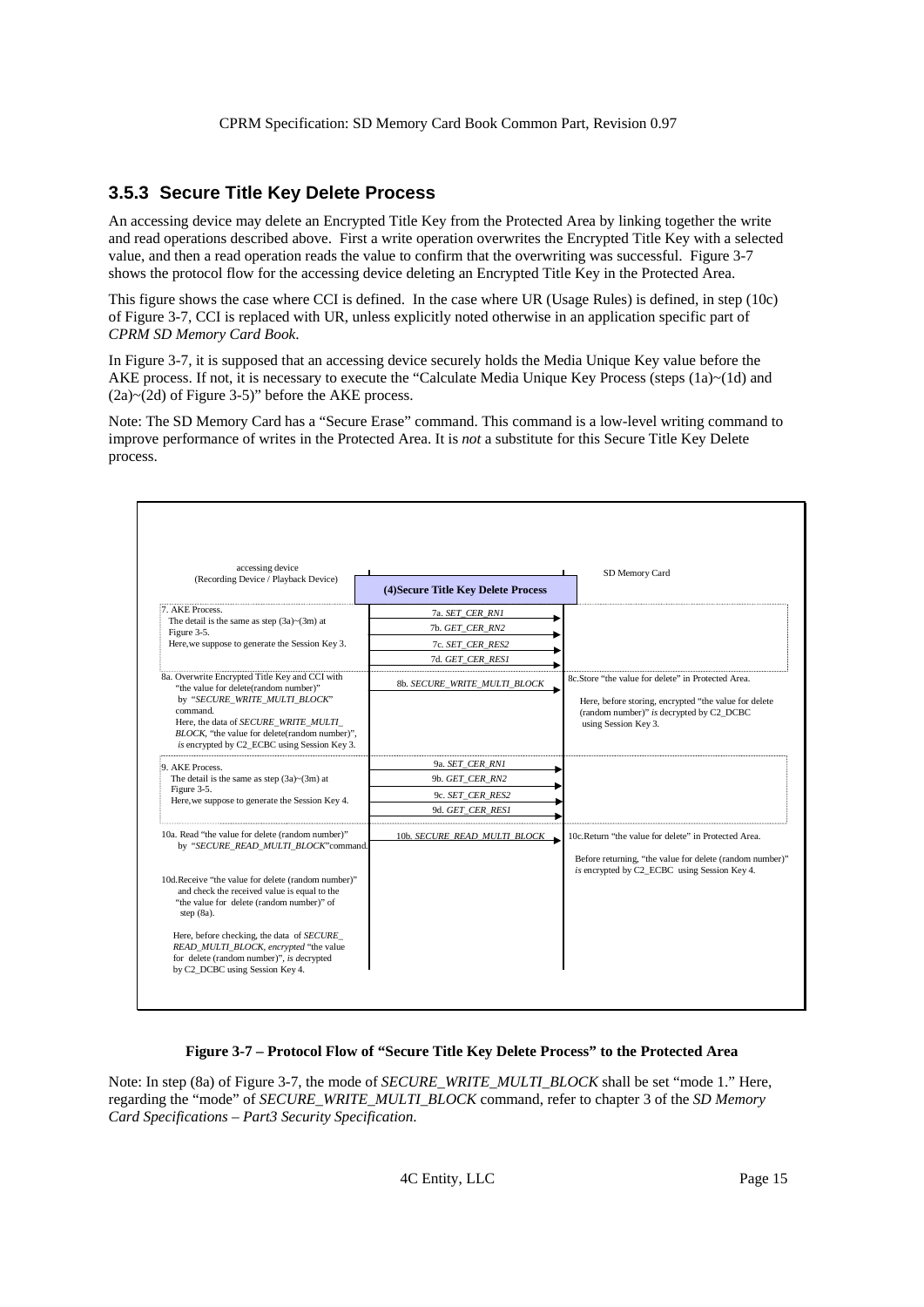If deletion of the Title Key is not verified, the accessing device must assume the deletion has not occurred. The actual Title Key usually resides within a single sector. As a side effect of updating that sector, file system metadata sectors might need to be written. If so, they should follow the same write/read-back protocol.

Some benefits that result from the use of SD Memory Card AKE are:

- Use of the Media Unique Key as part of the AKE protects against potential man-in-the-middle attacks on the Media ID and Media Key Block, since AKE will fail if either of those values is tampered with during transfer to the accessing devices.
- Use of a new Session Key to decrypt each Protected Data (Encrypted Title Key and/or CCI and/or UR) before storing it in the Protected Area protects against save/restore attacks (where an Encrypted Title Key is saved before check-in, then restored afterwards).
- Use of a new Session Key to encrypt each Protected Data as it is read from the Protected Area protects against a "replay" attack, where all values stored on the media (including Encrypted Title Keys) are recorded and then "fed" into a compliant player.

Use of a random value in the explicit Delete Encrypted Title Key process protects against a potential man-inthe-middle attack where check-in would be circumvented by intercepting the delete command and forging a response.

## **3.6 Content Encryption and Decryption Format**

## **3.6.1 General Principle**

The content to be protected shall be encrypted. When the content is more than 64 bits, the content is split into 64-bit blocks and each block is encrypted using C2 cipher in C-CBC mode, as described in the *Introduction and Common Cryptographic Elements* book of this specification. If the last block is incomplete (a residual block, i.e. the length of the last block is less than 64 bits) it is left unencrypted (usually, each SD application does not contain critical data in the last few bytes). If the entire content is less than 64 bits, the data is unencrypted. A detail encryption and decryption format of each object (e.g. AAC, MP3, JPEG, MPEG etc.) is described in each application specific part of *CPRM SD Memory Card Book*.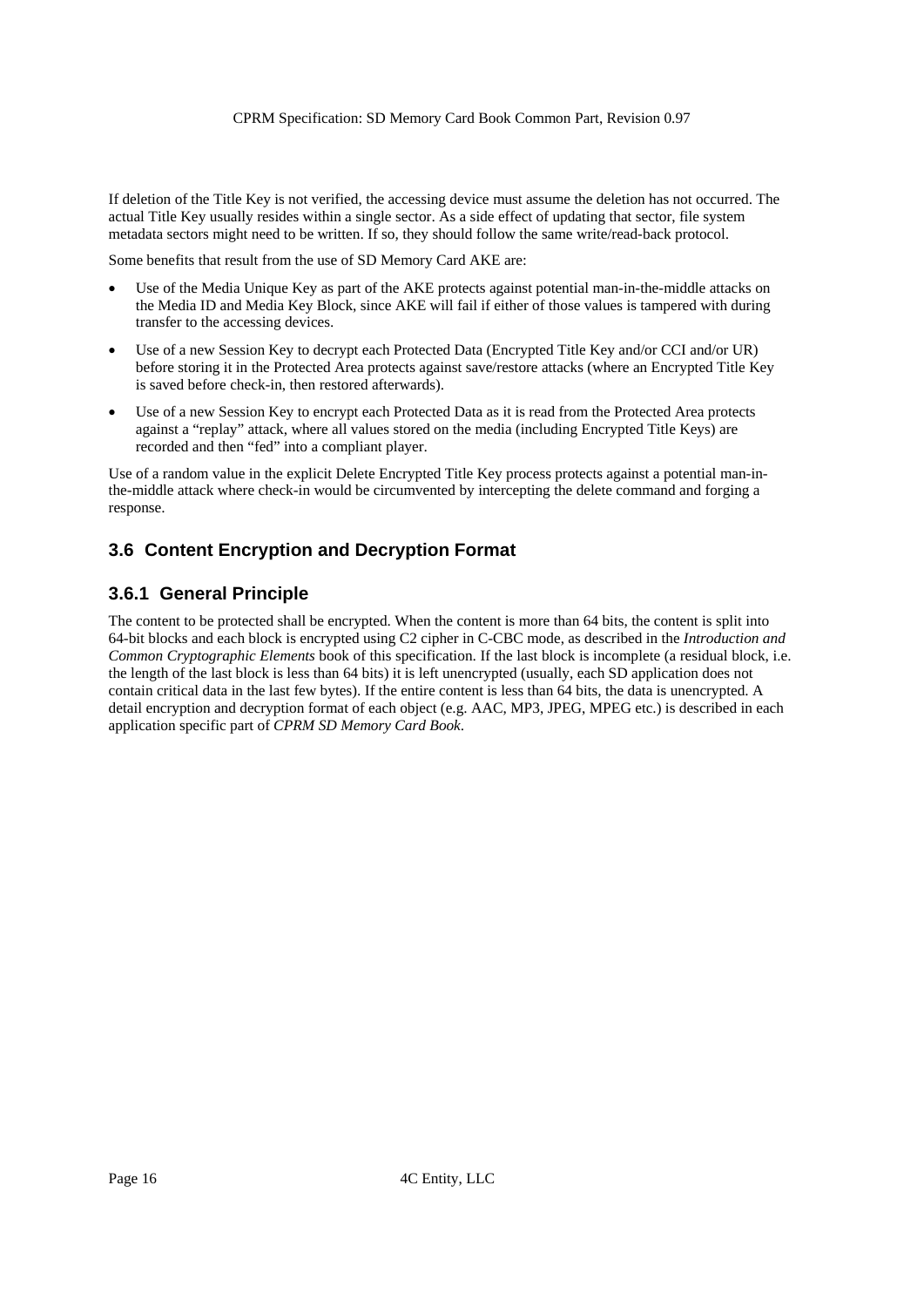## **3.7 File System of the Protected Area**

This section shows the file system of the Protected Area. The physical allocation of the file system of the Protected Area is described in Chapter 5 of *SD Memory Card Specifications –Part3 Security Specification*.

### **3.7.1 Directory and file configuration in the Protected Area**

The directory and file configuration in the Protected Area are as follows, unless explicitly noted otherwise in an application specific part of *CPRM SD Memory Card Book*:

- In the Protected Area, a directory is assigned by each application. The directory name is "XXX" (Here, " $\text{XXX}$ " = the name of SD application which is defined by the SD Association)
- Within each directory, the file stored Encrypted Title Key is named "YYY.KEY" (Here, "YYY" is assigned by each SD application).

As shown in Figure 3-8, in the case of SD-Audio, the directory name is SD\_AUDIO and the file stored Encrypted Title Key is AOBSA1.KEY or POBSP1.KEY

The detail of directory and file configuration in the Protected Area of each SD application is described in each application specific part of *CPRM SD Memory Card Book*.



**Figure 3-8 – Directory and File Configuration** 

#### **3.8 Process**

Each SD application specific Process, (e.g. Recording, Check-in/Check-Out, Move, Copy, Playback, Viewing etc.), are described in each application specific part of the *CPRM SD Memory Card Book*.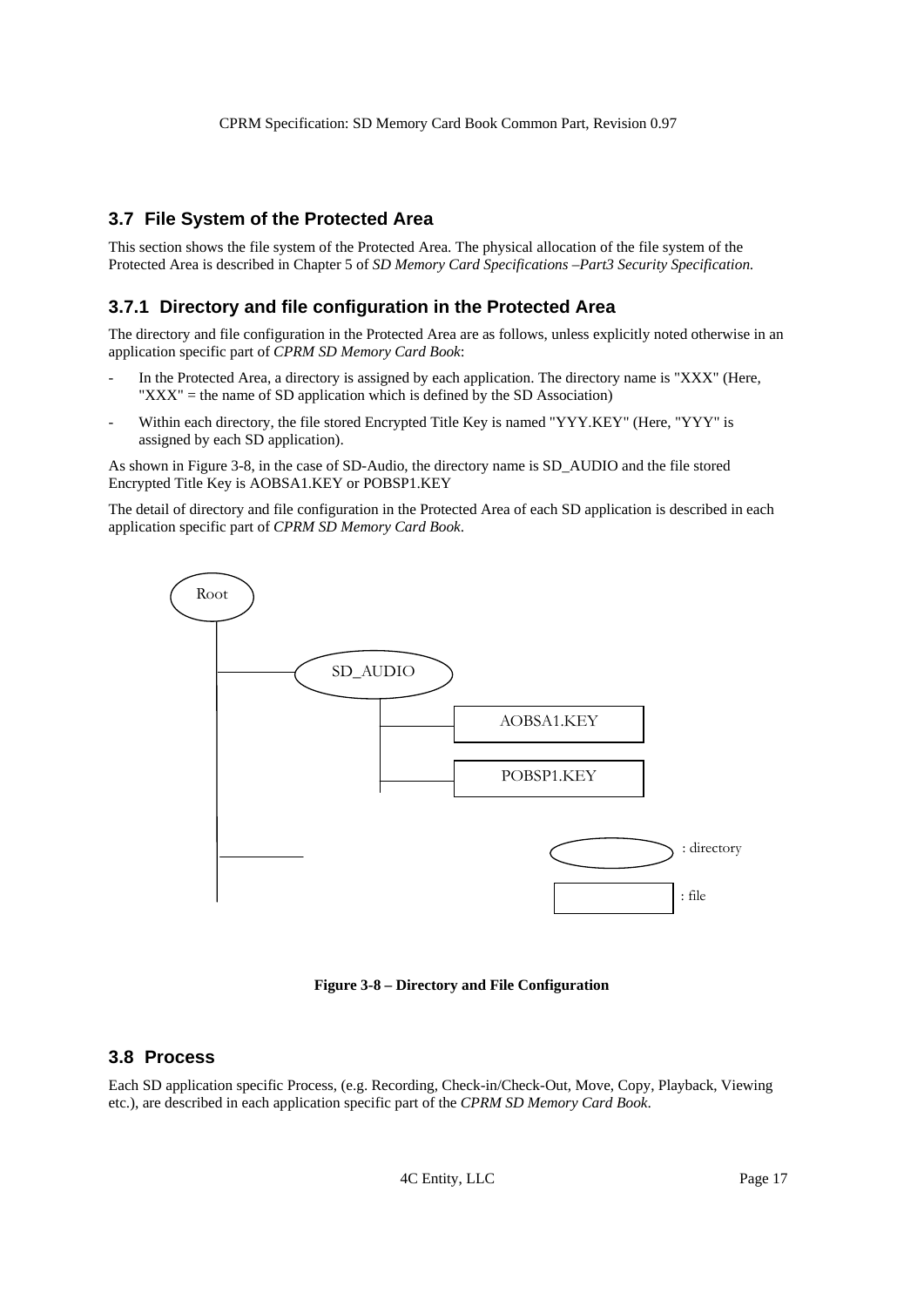## **3.9 MKB Extensions on SD Memory Card**

This section describes the MKB Extension file configuration on the SD Memory Card. MKB Extensions are described in the *Introduction and Common Cryptographic Elements* book of this specification.

The MKB Extension file configuration is as follows, unless explicitly noted otherwise in an application specific part of *CPRM SD Memory Card Book*:

- In the User Data Area, a directory is assigned by each application. The directory name is "XXX" (XXX = the name of the given SD application, which is defined by the SD Association).
- Within each such directory, the MKB Extension file is named "XXX.MKB" (XXX = the name of the SD application).

For example, in the case of SD-Audio, the directory name is SD\_AUDIO and the file name of the MKB Extension file is SD\_AUDIO.MKB.

All Playback and Recording Devices used for each application where MKB extensions are supported must recognize and use an MKB Extension if one is present. This applies even to such a Recording Device that is not capable of writing MKB extensions. Since writing MKB Extensions is not mandatory, even for applications where they are supported, MKB processing shall proceed as usual if no MKB Extension is present (i.e. it is not considered an error if an MKB Extension is not present).

For the SD Memory Card, the decision to write an MKB Extension shall be made *without* regard to the Revision fields in the Static MKB or the New MKB (also denoted as the MKB for MKB Extension).

## **3.10 Updateable MKB**

In addition to the extended MKB, a "read-only" MKB stored in a SD Memory Card can be updated via a special authorized accessing device (e.g., a Kiosk). This scheme is called the "dynamic MKB update scheme."

In the SD Memory Card, 16 MKBs are pre-stored. Some of the 16 MKBs are updateable; some are not. The ones that are not updateable are therefore not affected by the security of the special Updating Device.

For the purpose of updating MKBs, a special MKB called the Master MKB ("M\_MKB") is used.

The special authorized accessing device is called an "Updating Device." The M\_MKB is stored on the System Area of SD Memory Card when manufactured. Master Device Key Set "M\_DKS" corresponding to M\_MKB are provided exclusively to the Updating Devices.

Suppose an application on an Updating Device uses A\_MKB and the Updating Device has capability of updating the A\_MKB. The procedure of the dynamic update scheme is sketched as follows:

- When necessary, a new A\_MKB is issued from 4C Entity, LLC to the Updating Device.
- The Updating Device is allowed to update new A\_MKB dynamically if and only if mutual authentication between the Updating Device and the SD Memory card succeeds using both the M\_MKB and the present A\_MKB.

The M\_MKB itself is not updateable by applying this dynamic MKB update scheme.

### **3.10.1 Detailed procedure of the dynamic MKB update scheme**

Figure 3-9, Figure 3-10 and Figure 3-11depict a detail procedure of a dynamic update MKB scheme:

#### **(1) Generate a new MKB "A\_MKB (new)" at 4C Entity, LLC.**

- Generate a random value as a new Media Key A<sub>Km</sub> (new).
- Generate A\_MKB (new) using the  $A_K_m$  (new), a Device Key Matrix "A\_DKM" and Key Revocation Information "A\_KRI."
- Send A\_MKB (new) securely from the 4C Entity, LLC to the Updating Device.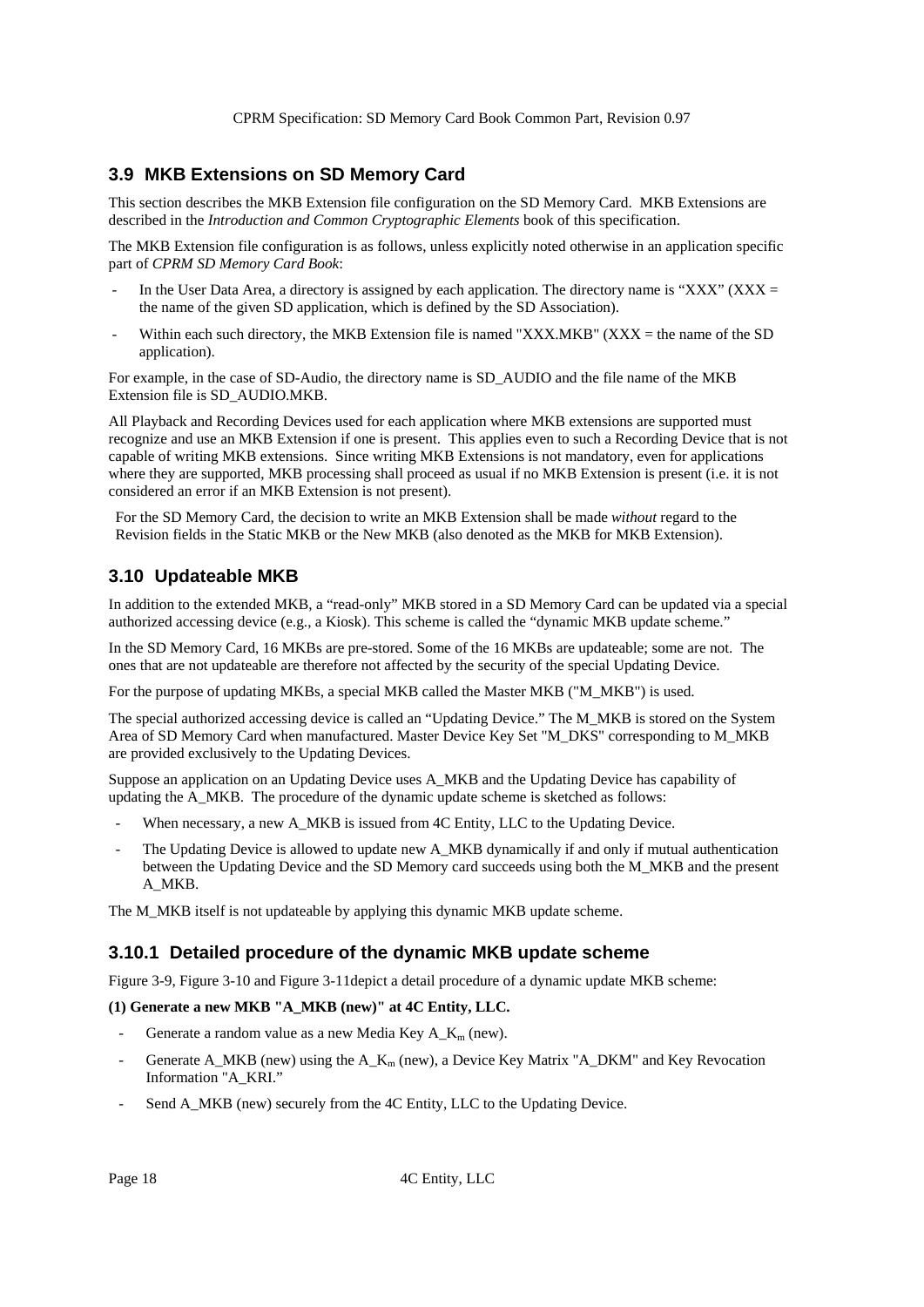#### **(2)-(4) Mutual Authentication (AKE) using M\_MKB between the Updating Device and the SD Memory Card.**

- Process M\_MKB using a Master Device Key Set "M\_DKS" and calculate the Master Media Key "M\_K<sub>m</sub>." If the Updating Device is revoked, the correct M\_K<sub>m</sub> cannot be calculated.
- Calculate the Master Media Unique Key " $M_K_{mu}$ " using  $M_K_{mu}$  and Media ID "ID<sub>media</sub>."
- Authenticate mutually using "M\_K<sub>mu</sub>." Here, on the SD Memory Card, "M\_K<sub>mu</sub>" is pre-stored when it is manufactured. If this authentication step fails, stop the updating process. If this authentication step succeeds, the session key is generated at both the Updating Device and the SD Memory Card. This session key is used at step (6).

#### **(5) If Mutual Authentication (AKE) using M\_MKB succeeds, generate the new Media Unique Key "A\_Kmu (new)" and the Redundancy Check Code (RCC) for the SD Memory Card.**

- Process A\_MKB (new) using a Device Key Set "A\_DKS" and calculate the Media Key "A\_K<sub>m</sub> (new)." If the Updating Device is revoked, the correct  $A_K$ <sub>m</sub> (new) cannot be calculated.
- Calculate the A\_K<sub>mu</sub> (new) using the A\_K<sub>m</sub> (new) and ID<sub>media</sub> of the SD Memory Card.
- Calculate the Redundancy Check Code (RCC) for  $A_MKB$  (new) and  $A_K_{mu}$  (new). RCC is used for error detecting purpose on SD Memory Card. The detail of RCC Calculation is described in 3.10.2.

#### **(6) Write A\_MKB (new) from the Updating Device to the SD Memory Card.**

- Send A\_MKB (new), A\_K<sub>mu</sub> (new) and RCC value from the Updating Device to the SD Memory Card. Here, at least  $A_K_{mu}$  (new) is encrypted using the session key that is generated at step (4).
- A\_MKB (new), A\_K<sub>mu</sub> (new) and RCC value are stored on a temporary register of the SD Memory Card.

#### **(7) Check the Redundancy Check Code (RCC) on the SD Memory Card.**

- Calculate RCC value from A\_MKB (new) and A\_Kmu (new) stored at step (6) at the SD Memory Card and verify the "calculated RCC" is equal to the "stored RCC at step (6)."
- After Calculation of the RCC value,  $A_MKB$  (new) and  $A_K_{mu}$  (new) are discarded.
- If this verification step fails, stop the updating process. If this verification step succeeds, go to the next step.

#### **(8)-(10) Mutual Authentication (AKE) using present "A\_MKB" between the Updating Device and the SD Memory Card.**

- Process A\_MKB using a Device Key Set "A\_DKS" and calculate the present Media Key "A\_K<sub>m</sub>." If the Updating Device is revoked, the correct  $A_K_m$  cannot be calculated.
- Calculate the present Media Unique Key "A\_K<sub>mu</sub>" using A\_K<sub>m</sub> and ID<sub>media</sub>.
- Mutually authenticate using "A\_K<sub>mu</sub>." Here, on the SD Memory Card, "A\_K<sub>mu</sub>" is pre-stored when manufactured. If this authentication step fails, stop the updating process. If this authentication step succeeds, the session key is generated at both the Updating Device and the SD Memory Card. This session key is used for encryption at step (11).

#### **(11) If Mutual Authentication (AKE) using present A\_MKB succeeds, re-write A\_MKB (new) and A\_Kmu (new) from the Updating Device to the SD Memory Card.**

- Re-send A\_MKB (new),  $A_K_{mu}$  (new) and RCC value. Here, at least  $A_K_{mu}$  (new) is encrypted using the session key that is generated step (10).
- A\_MKB (new) is stored temporary on a System Area of the SD Memory Card and A\_K<sub>mu</sub> (new) is stored temporary on a Hidden Area of the SD Memory Card. RCC value is stored on a temporary register of the SD Memory Card.

#### **(12) Verify the Redundancy Check Code (RCC) on the SD Memory Card.**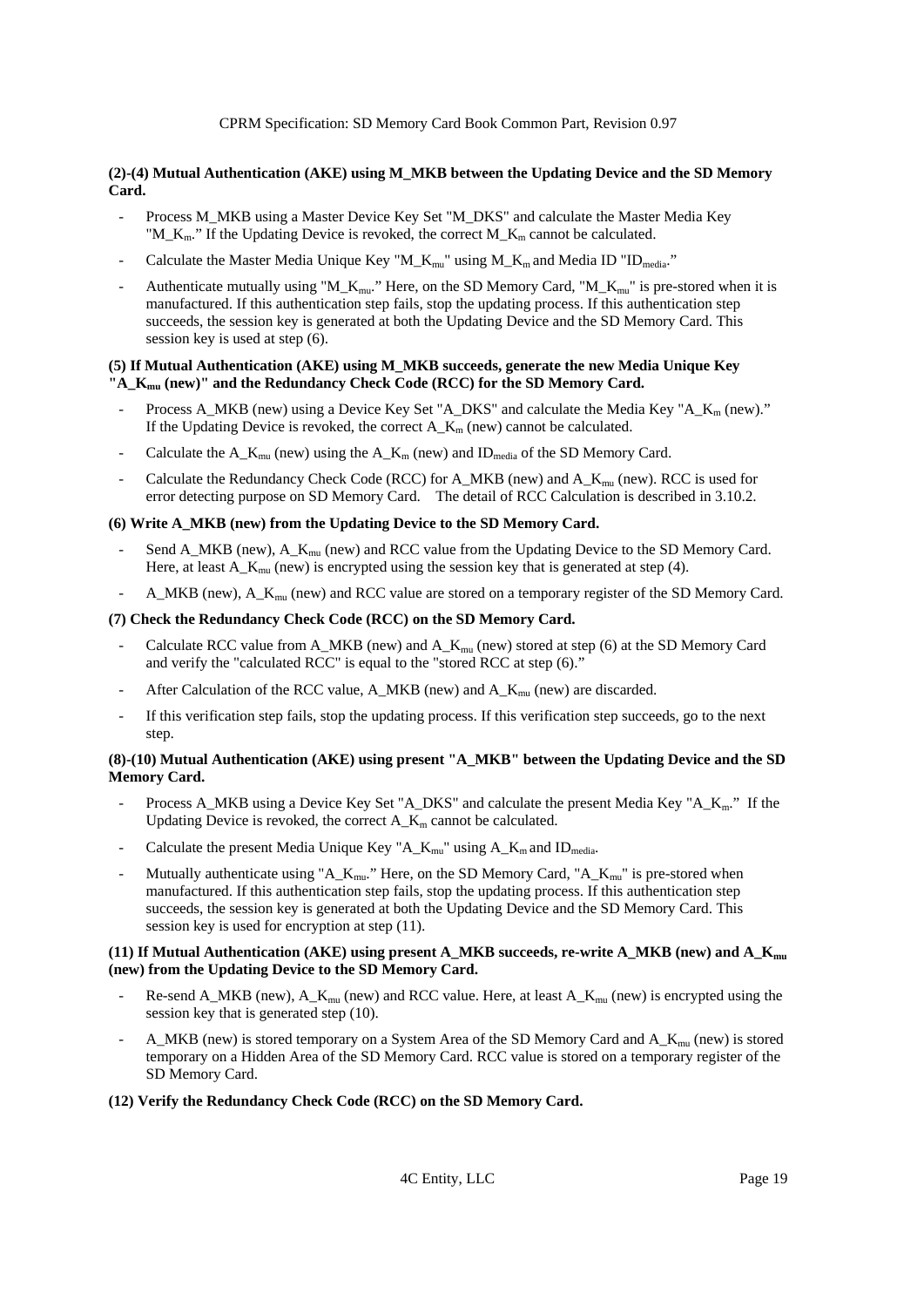Calculate RCC value from  $A_MKB$  (new) and  $A_K_{mu}$  (new) stored at step (11) at the SD Memory Card and verify the "calculated RCC" is equal to both the "stored RCC at step (11)," and the "stored RCC at step  $(6)$ .

#### (13) Update the  $A_MKB$  (new) and  $A_K_{mu}$  (new).

If these verifications of step (12) fail, A\_MKB (new) and  $A_K_{mu}$  (new) are discard and stop the updating process. If these verifications succeed, update the present MKB "A\_MKB" with new MKB "A\_MKB (new)" and the present  $A_K_{mu}$  with new  $A_K_{mu}$  (new).

#### **(14)-(20) Update Encrypted Title Key.**

- Process A\_MKB (new) using a Device Key Set "A\_DKS" and calculate the new Media Key  $A_K<sub>m</sub>(new).$ " If the Updating Device is revoked, the correct  $A_K<sub>m</sub>(new)$  could not be calculated.
- Calculate the new Media Unique Key "A\_K<sub>mu</sub> (new)" using  $A_K_m$  (new) and ID<sub>media</sub>.
- Mutually authenticate using "A\_K<sub>mu</sub> (new)." If this authentication step fails, stop the updating process. If this authentication step succeeds, the session key is generated at both the Updating Device and the SD Memory Card. This session key is used for encryption at the next step.
- If Mutual Authentication (AKE) using A\_MKB (new) succeeds, read the Encrypted Title Key " $K_{te}$ ." Here,  $K_{te}$  is encrypted using the session key.
- Mutually authenticate using "A\_K<sub>mu</sub> (new)." If this authentication step fails, stop the updating process. If this authentication step succeeds, the session key is generated at both the Updating Device and the SD Memory Card. This session key is used for encryption at the next step.
- If Mutual Authentication (AKE) using "A\_K<sub>mu</sub> (new)" succeeds, decrypt each Encrypted Title Key (K<sub>te</sub>) using  $K_{mu}$  and re-encrypt each Title Key using  $K_{mu}$  (new) to generate  $K_{te}$  (new).
- Write  $K_{te}$  (new) from the Updating Device to SD Memory Card. Here,  $K_{te}$  (new) is encrypted using the session key.



**Figure 3-9 – Dynamic Update MKB Scheme (Step1)**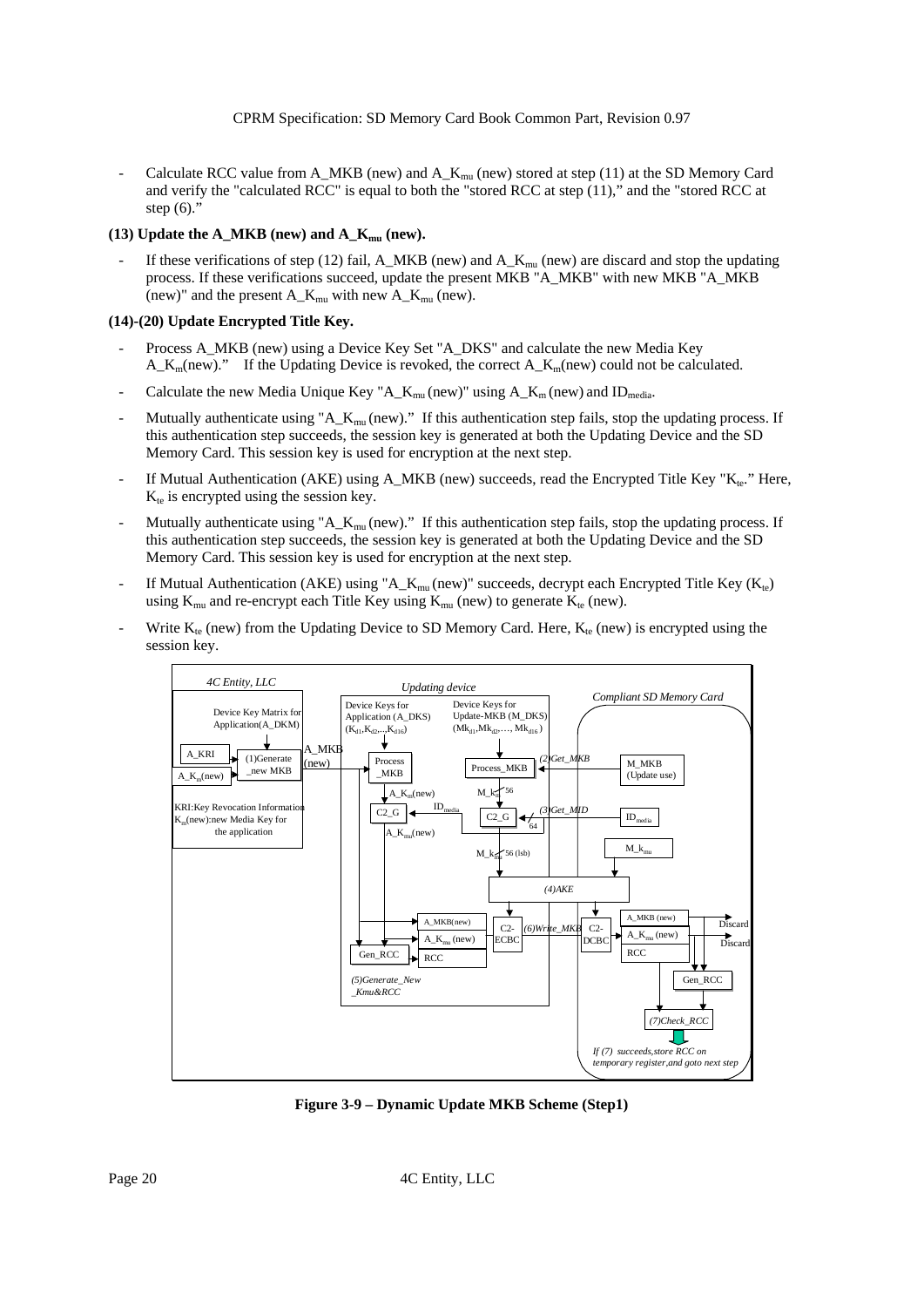

CPRM Specification: SD Memory Card Book Common Part, Revision 0.97

**Figure 3-10 – Dynamic Update MKB Scheme (Step2)** 



**Figure 3-11 – Dynamic Update MKB Scheme (Step3)**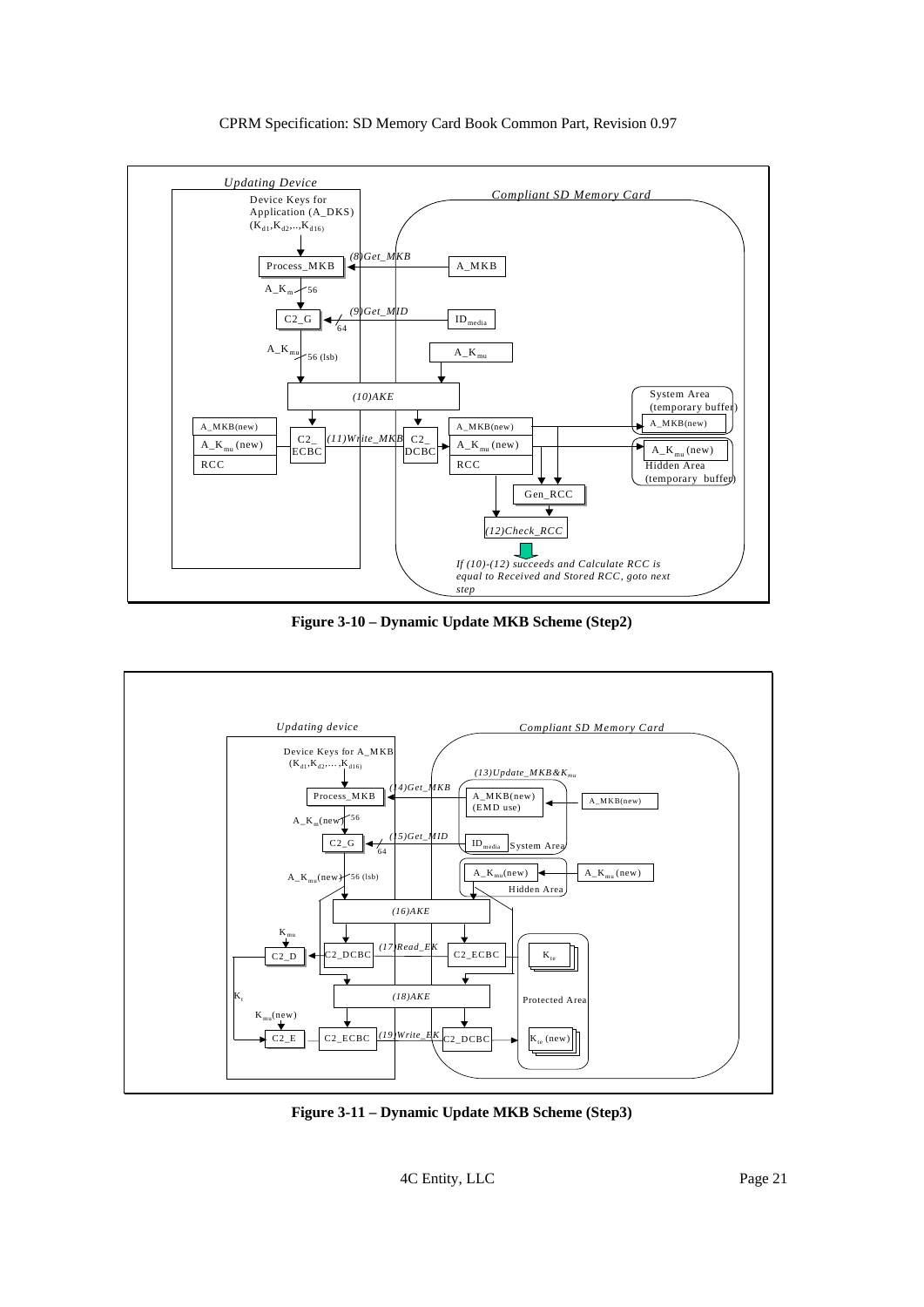## **3.10.2 Redundancy Check Code (RCC)**

Figure 3-12 and Figure 3-13 show the Redundancy Check Code (RCC) generation and check scheme.

- (1) RCC generation is as follows:
- (1.1) Padding process

If the length (byte size) of the MKB (new) data, which consists of MKB (new) is not multiple of 8 bytes, the MKB is padded. The Kmu (new), which is always 7 bytes, is also padded to be 8 bytes. The padding method used is method 1 (all "0"'s padding) specified in ISO 10118-1 "*Information technology- Security techniques -Hash functions- Part 1 General*."

(1.2) As shown in Figure 3-12, Exclusive-OR is processed for each 8byte data block.

The result value is the RCC.

- (2) RCC Check is as follows:
- (2.1) As shown in Figure 3-13, each 8-byte data block (including RCC) Exclusive-OR'ed into an accumulator.

If the accumulator result value is 0, the data is correct.



**Figure 3-12 – RCC (Redundancy Check Code) Generation Scheme**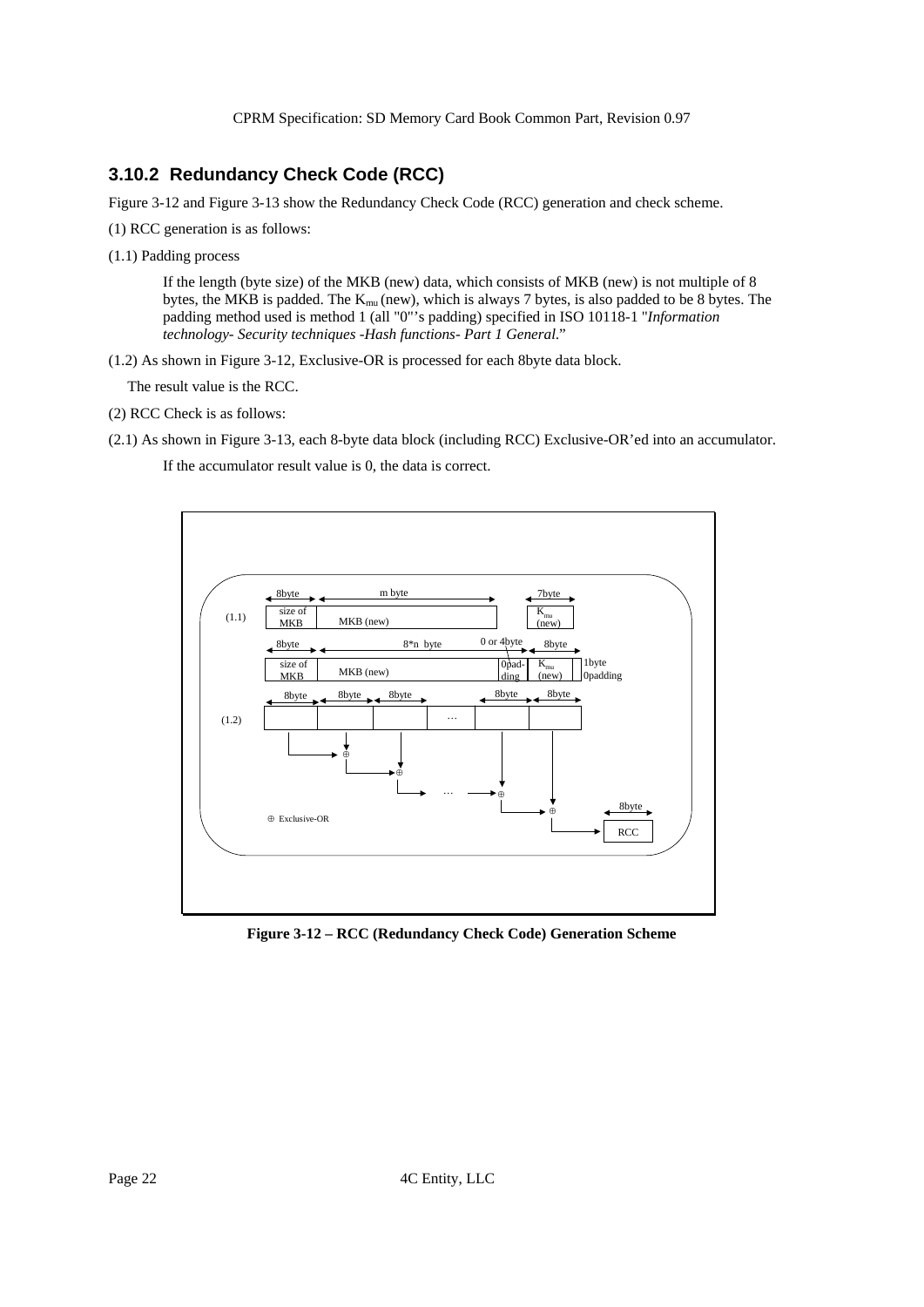

**Figure 3-13 – RCC Check Scheme**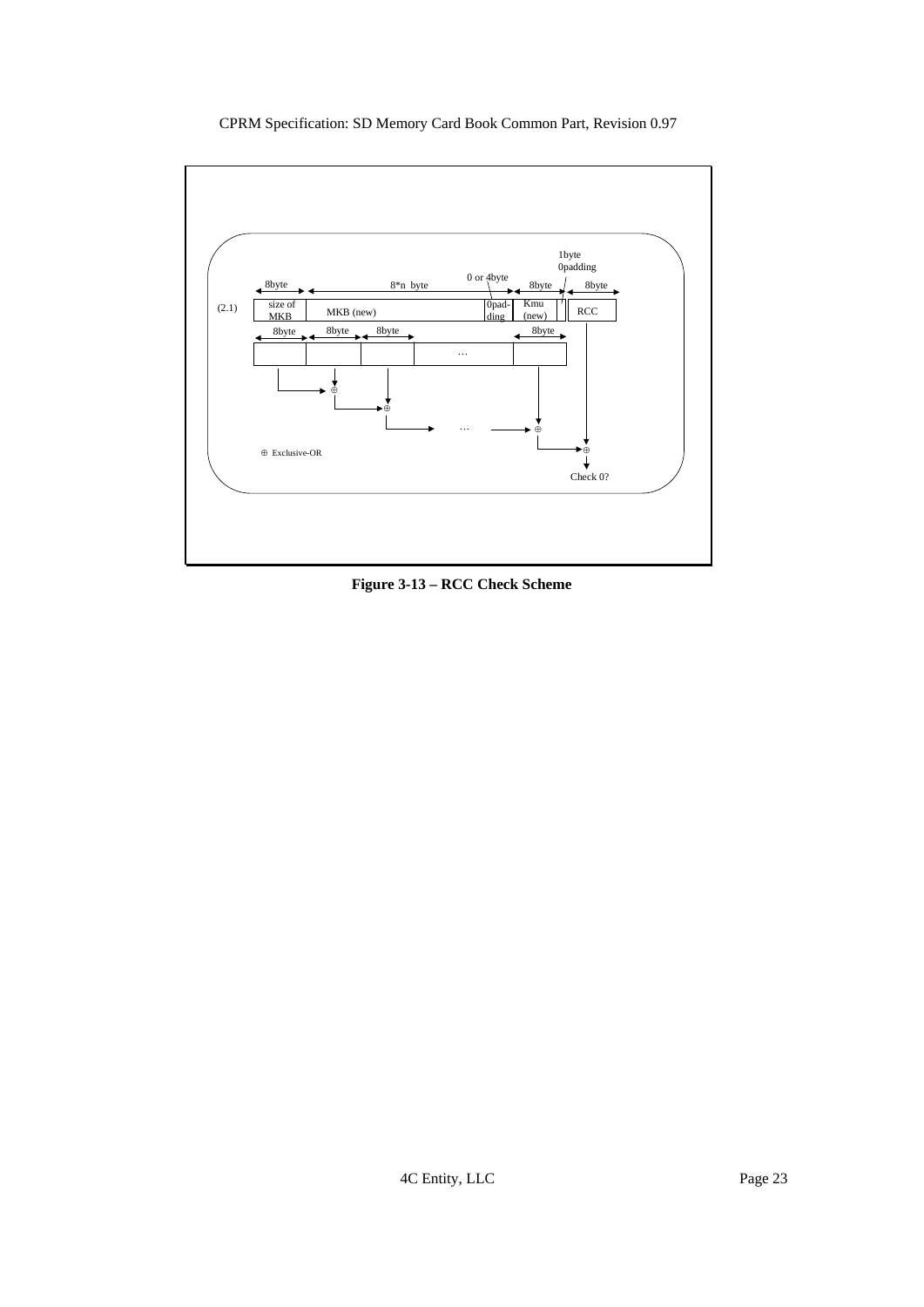## **3.11 Additional ID Binding**

Through the use of the Media Unique Key  $(K_{\text{mu}})$ , content protected by CPRM on an SD Memory Card is always "bound" to the Media ID of that SD Memory Card. For some SD applications, it may be desirable to further "bind" such content to an additional identifier. In this section, such an additional identifier (e.g. Set ID, Holder ID) is generically referred to as a "Bind ID"  $(ID<sub>bind</sub>)$ .

Note that means for ensuring the integrity and uniqueness of the Bind ID itself are outside the scope of CPRM.

Even if Bind ID is used, contents are cryptographically bound to media.

This section specifies additional details for using CPRM to realize such "additional ID Binding" for each SD application.

- One such example of an additional ID is Set Identification (SET ID). In this case, the content is played back only on a device which is used to download that content.
- Other such example is Holder Identification (Holder ID). In this case, the content is played back only on each device which is owned by a holder (purchaser) of that content.
- The combination of above identifiers is also applicable.

The use of "additional ID Binding" functionality is determined by each SD application.

## **3.11.1 Device Requirements and Features**

Each CPRM compliant device that supports "additional ID Binding" operation must follow the protocols described in this section in addition to those of section 3.4. In addition,

- In the case of supporting "Set ID Binding," each set contains a unique Set ID (ID<sub>s</sub>), which is placed in the write-protected area of the set.
- In the case of supporting "Holder ID Binding," each holder (purchaser) has a unique Holder ID  $(ID_h)$ . Holder ID  $(ID<sub>h</sub>)$  is usually placed in the write-protected area of "secure portable module" that can be inserted to each set owned by the holder (purchaser).

## **3.11.2 CPRM Components**

CPRM components used for "additional ID Binding" include those described in section 3.3. So, refer to both section 3.3 and the CPRM Components section in each application specific part of *CPRM SD Memory Card Book*.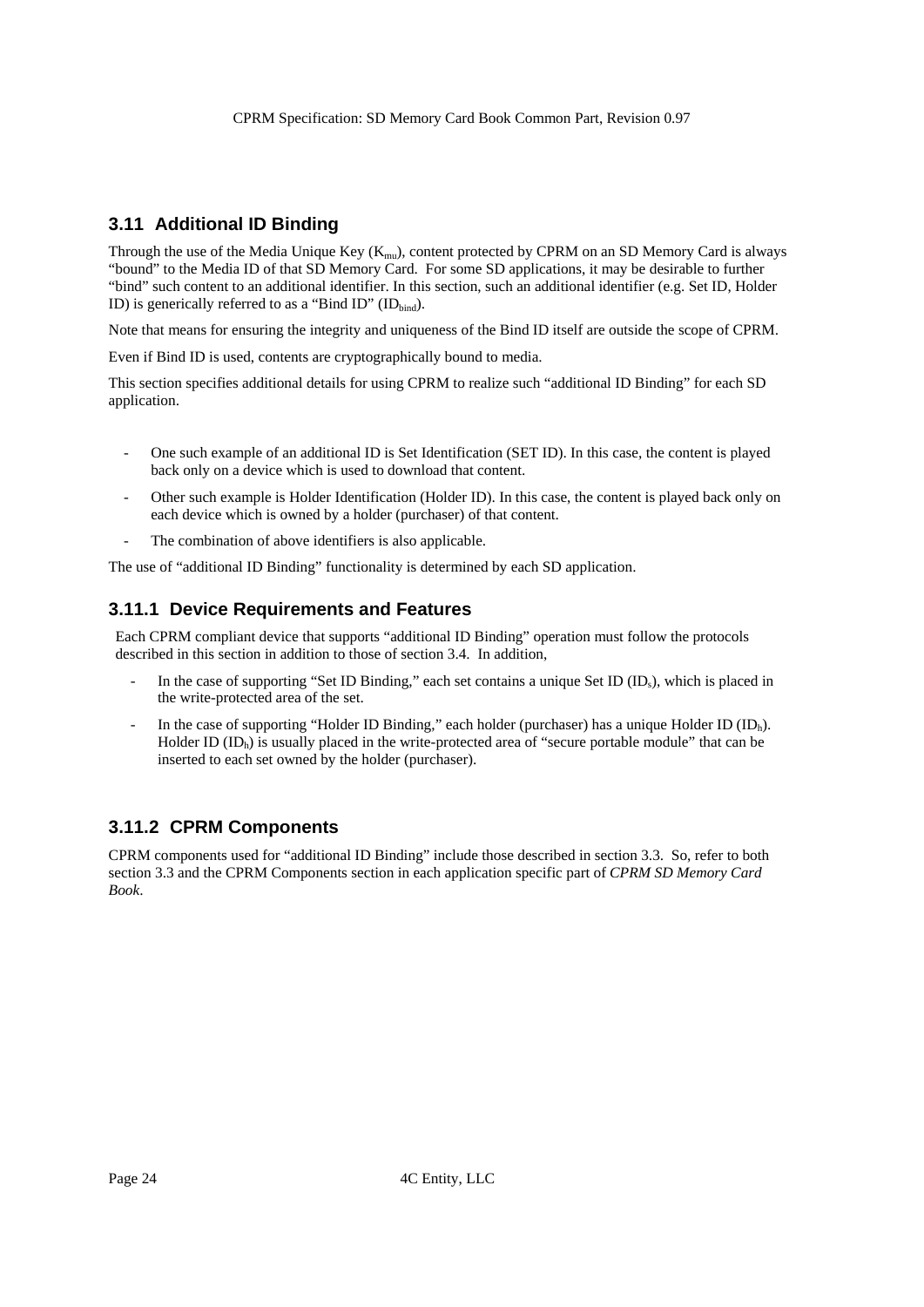## **3.11.3 Content Encryption and Decryption Protocol for Additional ID Binding**

Figure 3-14 illustrates an example process for content encryption and decryption using additional ID binding. As shown in Figure 3-14, the process of "additional ID binding" is almost same as that described in the chapter 3.1*.* The difference between these processes is to add steps (4a) and (4b) in Figure 3-14. This figure shows the case where CCI is defined. In the case where UR (Usage Rules) is defined, similar process is for content encryption and decryption is applicable, i.e.

- 1) CCI at step (5a), (5b) is replaced with UR (Usage Rules),
- 2) C2 E at step  $(5a)$  is replaced with C2 ECBC, and
- 3) C2\_D at step (5b) is replaced with C2\_DCBC,



**Figure 3-14 – Content Encryption and Decryption on additional ID Binding** 

The SD Memory Card and the accessing device (Recording Device, Playback Device) process as follows:

-(1) The accessing device executes Process\_MKB

(1a, 1b) Calculate Media Key from MKB using Device Keys (see chapter 3 in the *Introduction and Common Cryptographic Elements* book of this specification)

-(2) The accessing devices executes the C2\_G process

(2a, 2b) Calculate Media Unique Key ( $K_{\text{mu}}$ ) from Media Key and Media Identifier (see chapter 3 in the *Introduction and Common Cryptographic Elements* book of this specification)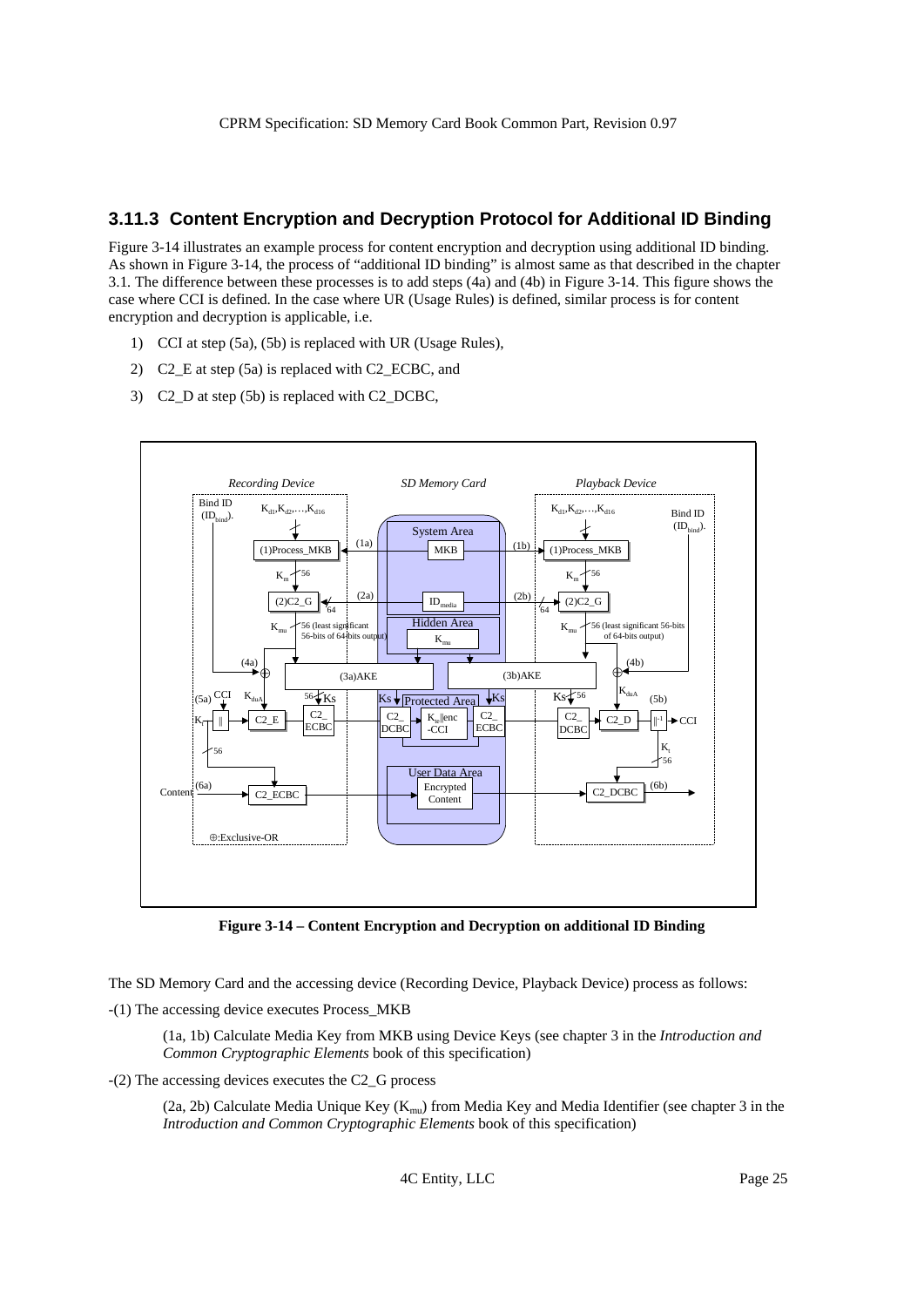-(3) AKE process

(3a, 3b) If the AKE process succeeds, the Session Key  $(K_s)$ , which is randomly generated in each AKE Process, is shared between Recording Device/Playback Device and SD Memory Card. (The detail of AKE Process is shown in the section 3.4.1)

-(4) Generate Device Unique Key process

(4a, 4b) Device Unique Key  $(K_{du})$  is calculated as:

Device Unique Key ( $K_{du}$ )= Media Unique Key ( $K_{mu}$ )  $\oplus$  Bind ID (ID<sub>bind</sub>).

-(5a) Encrypt Title Key and CCI process.

When the content is encrypted, a Title Key is picked at random. The Recording Device concatenates the Title Key  $(K_t)$  and CCI (Copy Control Information) and then encrypts them together using the Device Unique Key  $(K_{du})$  with C2\_E (the C2 cipher algorithm in ECB mode) described in the *Introduction and Common Cryptographic Elements* book of this specification. Then, the Encrypted Title Key and CCI are further encrypted by the Session Key  $(K_s)$ , which is shared at step (3a), using the C2\_ECBC (C2 cipher algorithm in C-CBC mode) described in the *Introduction and Common Cryptographic Elements* book of this specification. The doubly-encrypted Encrypted Title Key and CCI are sent to the SD Memory Card. In the SD Memory Card, they are decrypted by the Session Key  $(K<sub>s</sub>)$ , which is shared at step (3a), using the C2\_DCBC, and those results (Encrypted Title Key and CCI) are stored in the Protected Area.

-(5b) Decrypt Encrypted Title Key and CCI process.

The Encrypted Title Key (K<sub>c</sub>) and CCI are encrypted by the SD Memory Card using the Session Key  $(K<sub>s</sub>)$ , which is shard at step (3b), using the C2\_ECBC (C2 cipher algorithm in C-CBC mode) described in the *Introduction and Common Cryptographic Elements* book of this specification. The doublyencrypted Encrypted Title Key and CCI are sent to the Playback Device. Then, in the Playback Device, they are decrypted by the Session Key  $(K_s)$ , which is shard at step (3b), using the C2\_DCBC, and those results (Encrypted Title Key and CCI) are decrypted using the Device Unique Key ( $K_{du}$ ) with C2\_D (the C2 cipher algorithm in ECB mode) described in the *Introduction and Common Cryptographic Elements* book of this specification.

#### -(6a) Encrypt content process

The Recording Device shall protect each piece of content by encrypting it using the Title Key with C2\_ECBC (C2 cipher algorithm in C-CBC mode) described in the *Introduction and Common Cryptographic Elements* book of this specification. Note that if the content delivered to the Recording Device is already encrypted in this way, the Recording Device does not perform this encryption step. It then sends it to the SD Memory Card, and stores it in the User Data Area.

#### -(6b) Decrypt encrypted content process.

The Playback Device uses the Title Key decrypted at step (4b) to decrypt encrypted content using C2\_DCBC (C2 cipher algorithm in C-CBC mode) described in the *Introduction and Common Cryptographic Elements* book of this specification. The confidentiality of the Decrypted content must be maintained, as indicated in the Robustness Rules section of the CPRM License Agreement.

#### In Figure 3-14,

- 1) In the case of Set ID binding, Recording Device and Playback Device are identical.
- 2) In the case of Holder ID binding, the content is played back on each device, which is owned by a holder (purchaser) of that content. Therefore, Recording Device and Playback Device are not always identical but the same secure portable module that has same Holder ID shall be inserted to each device owned by a holder (purchaser).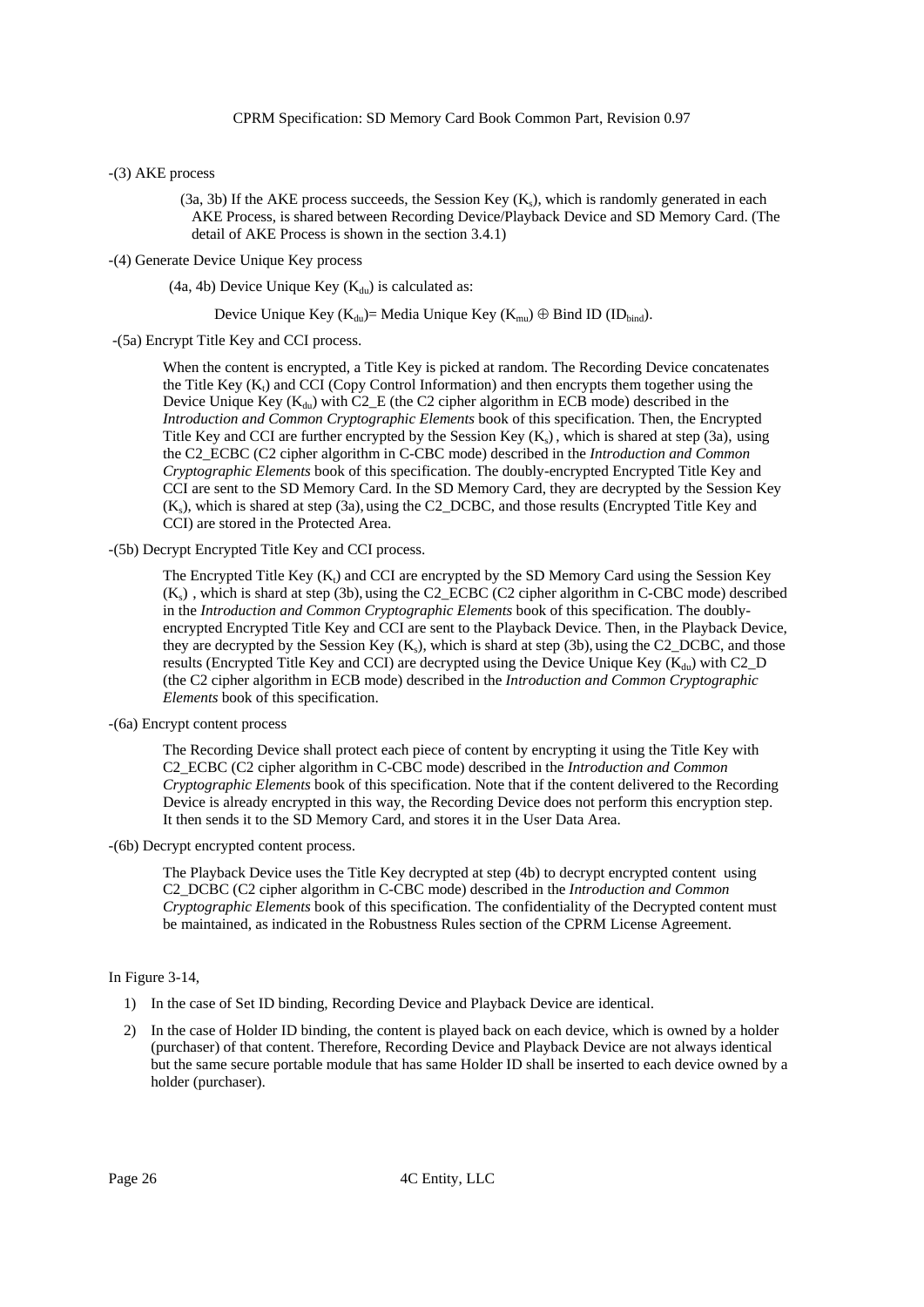## **3.12 Enhanced Version of CPRM (AES-CPRM)**

The original CPRM (C2-CPRM) provides content protection with C2-cipher throughout the scheme. An enhanced version of CPRM (AES-CPRM) protects Content, Title Keys/Content Keys and CCI/Usage Rules with the AES cipher, although remaining parts are identical with the original CPRM. Additional functions based on AES cipher for implementing the AES-CPRM are described in Chapter 4 of *Introduction and Common Cryptographic Elements* book of this specification.

For accessing the Protected Area of the SD Memory Card, a 56-bit Media Unique Key ( $K_{mu}$ ) is utilized the same as the original CPRM. For protecting Title Keys and CCI/Usage Rules, the Media Unique Key ( $K_{\text{mu}}$ ) is expanded to a 128-bit Media Unique Key (K<sub>emu</sub>) and encrypts these with the AES cipher using the Expanded Media Unique Key. Content is protected and encrypted with AES cipher using the 128-bit Title Key. Note that the Expanded Media Unique Key shall be treated as Highly Confidential, as defined in the CPRM License Agreement.

This section specifies additional details of AES-CPRM. Note that applications that adopt this AES-CPRM are specified in their application part book of this specification. Otherwise, AES-CPRM shall not be applied to the application.

Figure 3-15 illustrates an example process for content encryption and decryption on the SD Memory Card using AES-CPRM. This figure shows the case where UR is defined and assuming that CCI is included in UR. The details are described in each application specific part of the *CPRM Specification SD Memory Card Book*.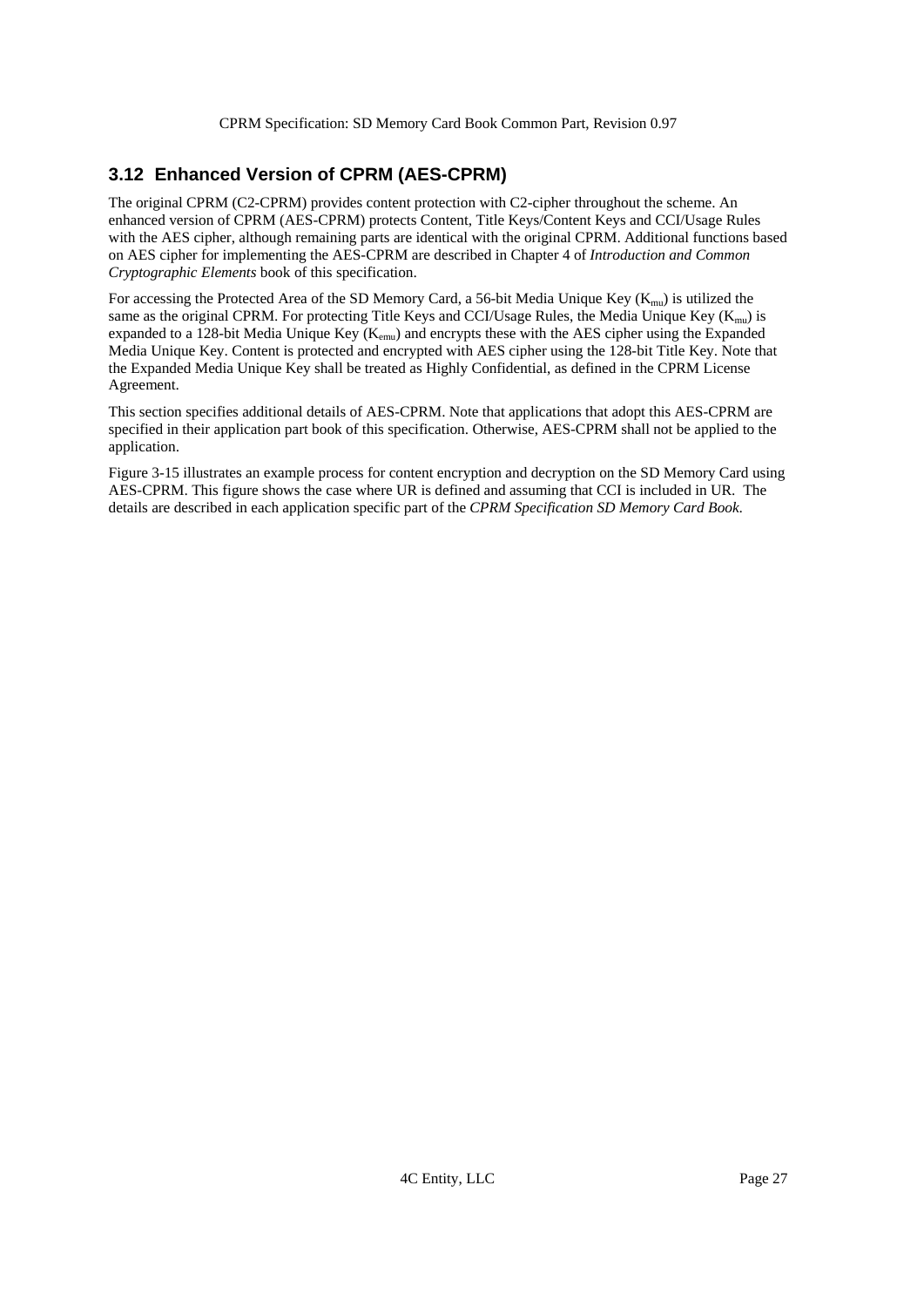

#### **Figure 3-15 – AES-CPRM Content Encryption and Decryption**

The SD Memory Card and the accessing device (Recording Device / Playback Device) authenticate each other, and encrypt or decrypt content as follows:

- (1) The accessing device executes Process\_MKB

(1a, 1b) Calculate Media Key from MKB using Device Keys (see chapter 3 in the *Introduction and Common Cryptographic Elements* book of this specification)

- (2) The accessing devices execute the C2\_G process

(2a, 2b) Calculate Media Unique Key ( $K_{mu}$ ) from Media Key ( $K_{m}$ ) and Media Identifier (ID<sub>media</sub>) (see chapter 3 in the *Introduction and Common Cryptographic Elements* book of this specification)

- (3) AKE process

 $(3a, 3b)$  If the AKE process succeeds, the Session Key  $(K_s)$ , which is randomly generated in each AKE Process, is shared between Recording Device/Playback Device and SD Memory Card. (The detail of AKE Process is shown in 3.4.1)

- (4) The accessing devices execute Key Expansion Process